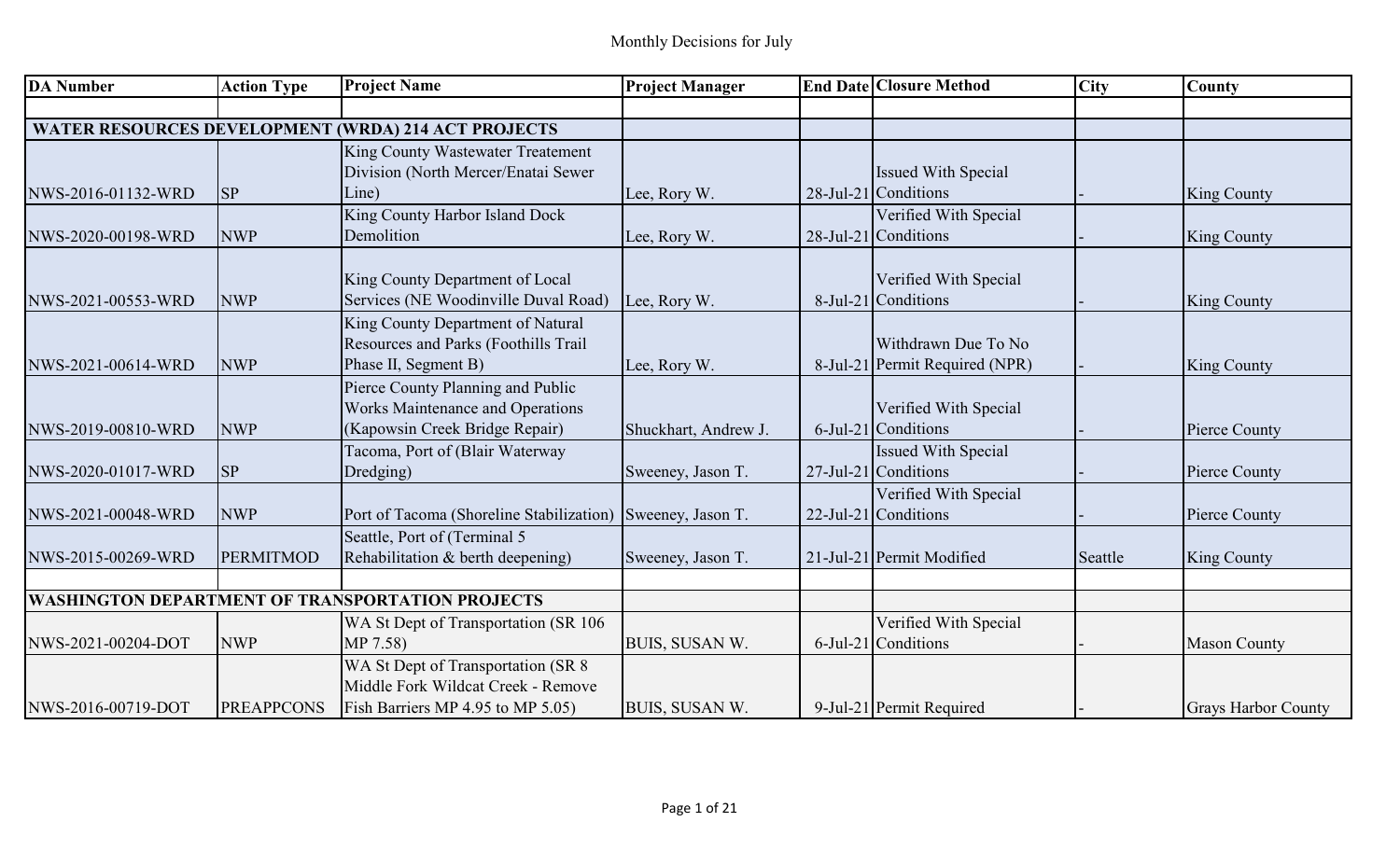| <b>DA</b> Number          | <b>Action Type</b> | <b>Project Name</b>                               | <b>Project Manager</b> | <b>End Date Closure Method</b> | <b>City</b> | County                |
|---------------------------|--------------------|---------------------------------------------------|------------------------|--------------------------------|-------------|-----------------------|
|                           |                    | WA ST Dept of Transportation (SR 302              |                        |                                |             |                       |
|                           |                    | MP 11.3 Minter Creek Culvert                      |                        | Verified Without Special       |             |                       |
| NWS-2018-01173-DOT        | <b>NWP</b>         | Replacement)                                      | BUIS, SUSAN W.         | $23$ -Jul-21 Conditions        |             | Pierce County         |
|                           |                    | WA ST Dept of Transportation (SR 9                |                        |                                |             |                       |
| NWS-2020-01158-DOT        | <b>PREAPPCONS</b>  | Lane Widening)                                    | Evans, Nicole T.       | 12-Jul-21 Permit Required      |             |                       |
|                           |                    | WA ST Dept of Transportation (SR 509              |                        |                                |             |                       |
| NWS-2021-00041-DOT        | <b>PREAPPCONS</b>  | Completion Stage 2 Project)                       | Evans, Nicole T.       | 26-Jul-21 Permit Required      |             |                       |
|                           |                    | WA ST Dept of Transportation (SR 96               |                        |                                |             |                       |
| NWS-2021-00329-DOT        | <b>PREAPPCONS</b>  | North Creek Fish Passage)                         | Evans, Nicole T.       | 6-Jul-21 Permit Required       |             |                       |
|                           |                    | WA ST Dept of Transportation (SR                  |                        |                                |             |                       |
|                           |                    | 9/South Lake Stevens Road Intersection            |                        | Verified With Special          |             |                       |
| NWS-2020-00596-DOT        | <b>NWP</b>         | Improvements)                                     | Evans, Nicole T.       | $7$ -Jul-21 Conditions         |             | Snohomish County      |
|                           |                    | WA ST Dept of Transportation (SR) 544             |                        |                                |             |                       |
|                           |                    | Unnamed Tributary (UNT) to Four Mile              |                        | Verified With Special          |             |                       |
| NWS-2021-00120-DOT        | <b>NWP</b>         | Creek (Fish Passage)                              | Evans, Nicole T.       | $26$ -Jul-21 Conditions        |             | <b>Whatcom County</b> |
|                           |                    | WSDOT (SR 167-Stage 1A-70th Ave                   |                        |                                |             |                       |
| NWS-2019-00205-DOT        | <b>COMPCERT</b>    | <b>Bridge Replacement</b> )                       | Manning, Sandra L.     | 13-Jul-21 Procedure Complete   |             | Pierce County         |
|                           |                    | WSDOT (SR 167-Stage 1A-70th Ave                   |                        |                                |             |                       |
| NWS-2019-00205-DOT        | <b>PREAPPCONS</b>  | Bridge Replacement)                               | Manning, Sandra L.     | 5-Jul-21 No Permit Required    |             | Pierce County         |
| NWS-2009-00181-DOT        | <b>COMPCERT</b>    | WA ST DEPT OF TRANSPORTATION Mcandrew, Rebecca E. |                        | 26-Jul-21 Procedure Complete   |             | King County           |
|                           |                    |                                                   |                        |                                |             |                       |
| <b>ALL OTHER PROJECTS</b> |                    |                                                   |                        |                                |             |                       |
|                           |                    | Pacific Fishermen Shipyard and Electric,          |                        | Issued With Special            |             |                       |
| NWS-2019-01049            | <b>SP</b>          | LLC (Dry Dock #3 Dredging)                        | Anderson, Colleen C.   | $12$ -Jul-21 Conditions        |             | King County           |
|                           |                    |                                                   |                        | Issued With Special            |             |                       |
| NWS-2020-00502            | <b>LOP</b>         | Schuh, John (Boat Lift)                           | Anderson, Colleen C.   | $19$ -Jul-21 Conditions        |             | <b>King County</b>    |
|                           |                    |                                                   |                        | Verified With Special          |             |                       |
| NWS-2021-00129            | <b>NWP</b>         | Spencer, Phil (Bulkhead)                          | Anderson, Colleen C.   | $16$ -Jul-21 Conditions        |             | King County           |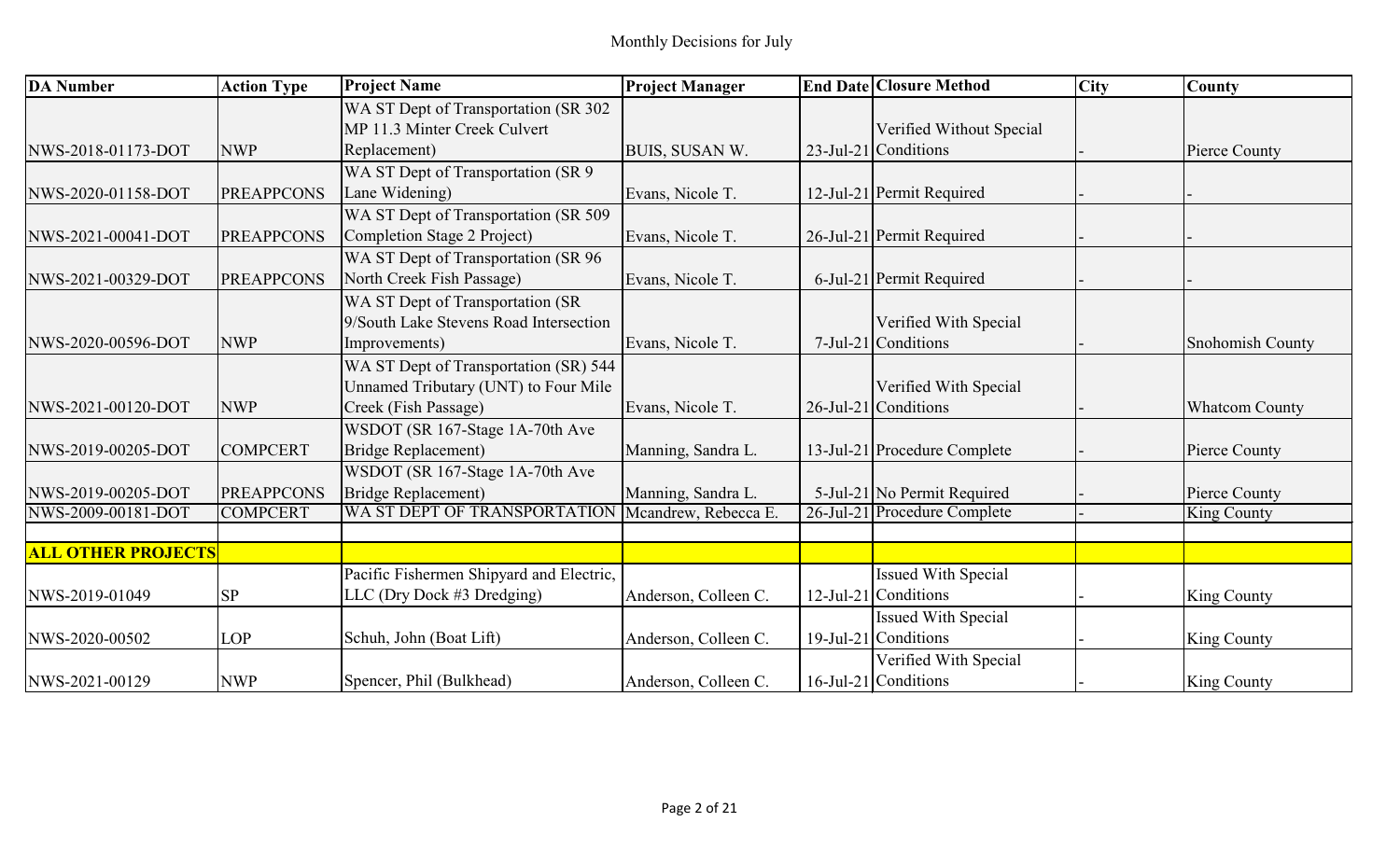| <b>DA</b> Number  | <b>Action Type</b> | <b>Project Name</b>                     | <b>Project Manager</b> | <b>End Date Closure Method</b>       | <b>City</b> | <b>County</b>          |
|-------------------|--------------------|-----------------------------------------|------------------------|--------------------------------------|-------------|------------------------|
|                   |                    | University of Washington Applied        |                        |                                      |             |                        |
|                   |                    | Physics Lab (Wave Energy Converter      |                        |                                      |             |                        |
|                   |                    | and Unmanned Underwater Vehicle         |                        | Verified With Special                |             |                        |
| NWS-2021-00339    | <b>NWP</b>         | (WEC-UUV) Integrated System)            | Anderson, Colleen C.   | 8-Jul-21 Conditions                  |             | <b>King County</b>     |
|                   |                    |                                         |                        | <b>Issued With Special</b>           |             |                        |
| NWS-2021-00356    | <b>LOP</b>         | Marvin, Stephen (Boat Lift)             | Anderson, Colleen C.   | $27$ -Jul-21 Conditions              |             | <b>King County</b>     |
|                   |                    | Waterfront II LLC & Bel Lago (Pier &    |                        | Withdrawn To Become A                |             |                        |
| NWS-2021-00360    | SP                 | Shoreline Replacement)                  | Anderson, Colleen C.   | 23-Jul-21 Letter Of Permission (LOP) |             | <b>King County</b>     |
|                   |                    |                                         |                        | Withdrawn To Become A                |             |                        |
| NWS-2021-00564    | <b>NWP</b>         | Dreizin, Sergei (Dock, Pier, Boat Lift) | Anderson, Colleen C.   | 30-Jul-21 Letter Of Permission (LOP) |             | <b>King County</b>     |
|                   |                    | University of Washington Applied        |                        |                                      |             |                        |
|                   |                    | Physics Lab (Wave Energy Converter)     |                        |                                      |             |                        |
|                   |                    | and Unmanned Underwater Vehicle         |                        | Verified With Special                |             |                        |
| NWS-2021-00339    | <b>NWP</b>         | (WEC-UUV) Integrated System)            | Anderson, Colleen C.   | 8-Jul-21 Conditions                  |             | <b>King County</b>     |
|                   |                    | University of Washington Applied        |                        |                                      |             |                        |
|                   |                    | Physics Lab (Wave Energy Converter      |                        |                                      |             |                        |
|                   |                    | and Unmanned Underwater Vehicle         |                        | Verified With Special                |             |                        |
| NWS-2021-00339    | <b>NWP</b>         | (WEC-UUV) Integrated System)            | Anderson, Colleen C.   | 8-Jul-21 Conditions                  |             | <b>King County</b>     |
|                   |                    |                                         |                        | <b>Issued With Special</b>           |             |                        |
| NWS-2021-00564    | <b>LOP</b>         | Dreizin, Sergei (Dock, Pier, Boat Lift) | Anderson, Colleen C.   | $30$ -Jul-21 Conditions              |             | King County            |
| NWS-2007-01474-AQ | <b>SP</b>          | Station House Oyster Co. (Pacific 1)    | Biljan, Megan          | 13-Jul-21 Withdrawn By Applicant     |             | Pacific County         |
|                   |                    |                                         |                        | <b>Issued With Special</b>           |             |                        |
| NWS-2017-00467-AQ | <b>LOP</b>         | Perkins Family Farms (Shellfish Farm)   | Biljan, Megan          | 20-Jul-21 Conditions                 | Olympia     | <b>Thurston County</b> |
|                   |                    | Taylor Shellfish Farms (Haley Shellfish |                        | <b>Issued With Special</b>           |             |                        |
| NWS-2013-00598-AQ | <b>LOP</b>         | Farm)                                   | Brown, Kirsten L.      | 27-Jul-21 Conditions                 |             | Pierce County          |
|                   |                    | Drayton Harbor Oyster Company LLC       |                        | Withdrawn To Become A                |             |                        |
| NWS-2016-01018-AQ | <b>SP</b>          | (Aquaculture)                           | Brown, Kirsten L.      | 29-Jul-21 Letter Of Permission (LOP) |             | <b>Whatcom County</b>  |
|                   |                    | Seethoff, Norman and Linda (Pile        |                        | Verified With Special                |             |                        |
| NWS-2021-00591    | <b>NWP</b>         | Replacement and Pier Repair)            | Bunch, Jordan A.       | 26-Jul-21 Conditions                 |             | King County            |
|                   |                    |                                         |                        | Verified With Special                |             |                        |
| NWS-2020-01055    | <b>NWP</b>         | Wang, Wen Xue (Dock Repair)             | Bunch, Jordan A.       | $26$ -Jul-21 Conditions              |             | <b>King County</b>     |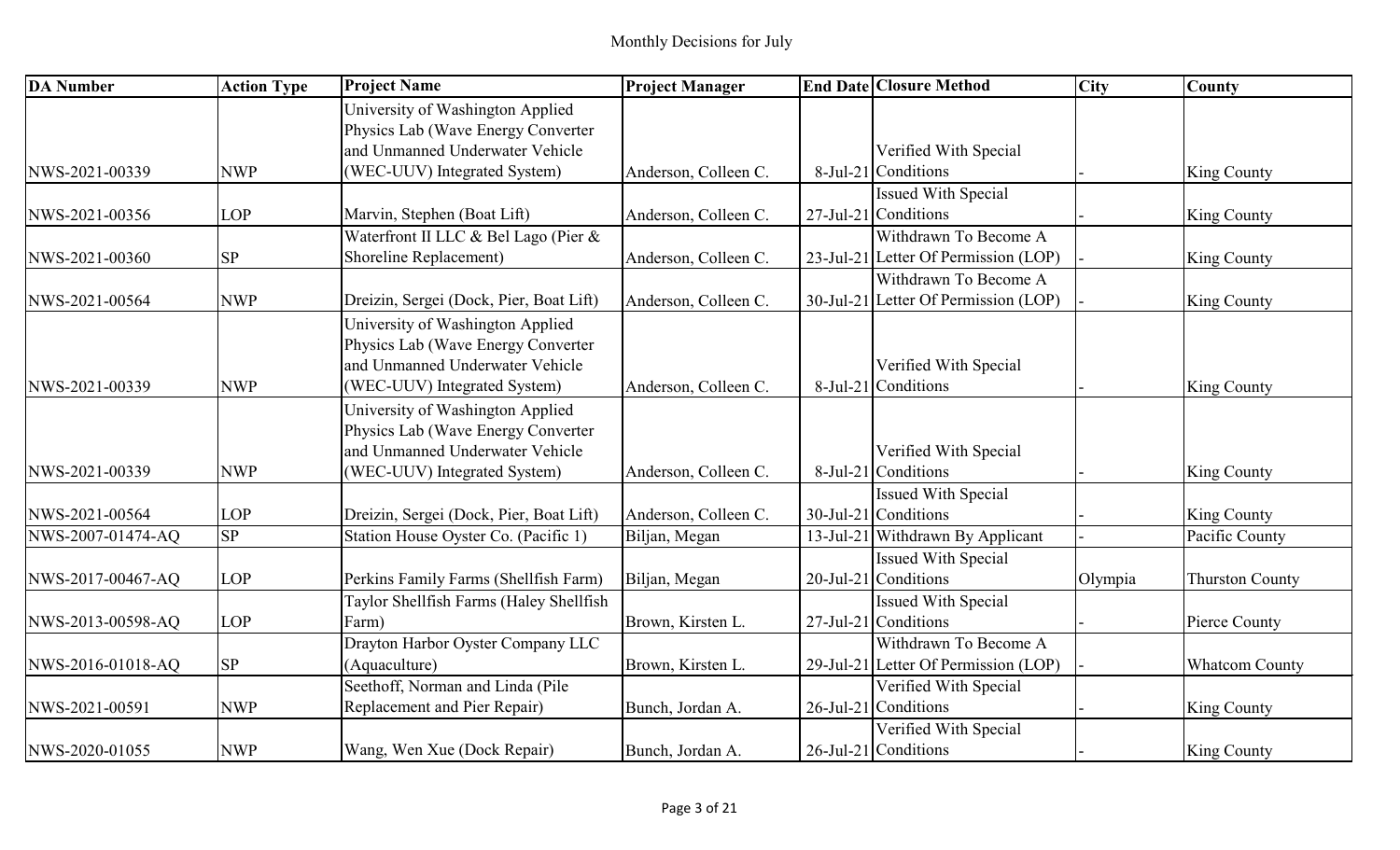| <b>DA Number</b> | <b>Action Type</b> | <b>Project Name</b>                     | <b>Project Manager</b> |                     | <b>End Date Closure Method</b>   | <b>City</b> | <b>County</b>              |
|------------------|--------------------|-----------------------------------------|------------------------|---------------------|----------------------------------|-------------|----------------------------|
|                  |                    | Dalzell, Richard and Kathryn (Boat Lift |                        |                     | Verified With Special            |             |                            |
| NWS-2021-00700   | <b>NWP</b>         | Replacement)                            | Bunch, Jordan A.       |                     | 29-Jul-21 Conditions             |             | King County                |
|                  |                    | Hogue, Jarrod (Ramp, Float, and Piling  |                        |                     | <b>Issued With Special</b>       |             |                            |
| NWS-2020-00965   | LOP                | Replacement)                            | Carnes, Evan G.        |                     | $22$ -Jul-21 Conditions          |             | Wahkiakum County           |
|                  |                    | Lewis County Public Works (Lincoln      |                        |                     |                                  |             |                            |
|                  |                    | Creek Road MP 13.79 Culvert             |                        |                     | Verified With Special            |             |                            |
| NWS-2021-00433   | <b>NWP</b>         | Replacement)                            | Carnes, Evan G.        |                     | $21$ -Jul-21 Conditions          |             | Lewis County               |
|                  |                    | Lewis County Public Works (Newaukum     |                        |                     |                                  |             |                            |
|                  |                    | Valley Road MP 1.085 to 1.105 Bank      |                        |                     | Verified Without Special         |             |                            |
| NWS-2021-00563   | <b>NWP</b>         | Stabilization)                          | Carnes, Evan G.        |                     | 20-Jul-21 Conditions             |             | Lewis County               |
|                  |                    | Lewis County Public Works (Blanchard    |                        |                     |                                  |             |                            |
|                  |                    | Road MP 0.698 Culvert Replacement       |                        |                     |                                  |             |                            |
| NWS-2021-00541   | <b>NWP</b>         | CMP 15-1903)                            | Carnes, Evan G.        |                     | 15-Jul-21 Withdrawn By Applicant |             | Lewis County               |
| NWS-2017-00413   | <b>PERMTRANS</b>   | Hynds, John (Pier, Ramp, and Float)     | Carnes, Evan G.        |                     | 21-Jul-21 Procedure Complete     |             | <b>Clark County</b>        |
|                  |                    | Lewis County Public Works (Jackson      |                        |                     | Verified Without Special         |             |                            |
| NWS-2018-00741   | <b>NWP</b>         | Highway South Culvert Replacement)      | Carnes, Evan G.        |                     | 21-Jul-21 Conditions             |             | Lewis County               |
|                  |                    | Westport by the Sea (Dune Erosion       |                        |                     | Permit Requirement               |             |                            |
| NWS-2021-00841   | <b>PREAPPCONS</b>  | Mitigation)                             | Carnes, Evan G.        |                     | $14$ -Jul-21 Unknown             |             | <b>Grays Harbor County</b> |
| NWS-2021-00313   | <b>NWP</b>         | Elwood Holdings LLC (Wetland Fill)      | Carsner, James H.      |                     | 29-Jul-21 Withdrawn              |             | <b>Clark County</b>        |
|                  |                    | Lower Columbia Estuary Partnership      |                        |                     | Withdrawn Due To No              |             |                            |
| NWS-2021-00264   | <b>NWP</b>         | (Upper Woodard Creek Restoration)       | Carsner, James H.      |                     | 2-Jul-21 Permit Required (NPR)   |             | Skamania County            |
| NWS-2021-00346   | <b>PREAPPCONS</b>  | Williams, Chad (AJD)                    | Carsner, James H.      |                     | 29-Jul-21 Permit Required        | Camas       | <b>Clark County</b>        |
| NWS-2021-00346   | <b>NWP</b>         | Williams, Chad (AJD)                    | Carsner, James H.      |                     | 29-Jul-21 Withdrawn By Applicant | Camas       | <b>Clark County</b>        |
|                  |                    | Lower Columbia Estuary Partnership      |                        |                     |                                  |             |                            |
| NWS-2021-00264   | <b>NPR</b>         | (Upper Woodard Creek Restoration)       | Carsner, James H.      |                     | 2-Jul-21 Activity Not Regulated  |             | Skamania County            |
|                  |                    |                                         |                        |                     | Permit Requirement               |             |                            |
| NWS-2021-00572   | <b>PREAPPCONS</b>  | NCS Lands (JD Only)                     | Carsner, James H.      |                     | 22-Jul-21 Unknown                |             | <b>Klickitat County</b>    |
|                  |                    |                                         |                        |                     | Activity does NOT occur in       |             |                            |
| NWS-2021-00313   | <b>NPR</b>         | Elwood Holdings LLC (Wetland Fill)      | Carsner, James H.      |                     | 30-Jul-21 WOTUS (Requires AJD)   |             | <b>Clark County</b>        |
|                  |                    |                                         |                        |                     | After The Fact Permit            |             |                            |
| NWS-2019-00361   | <b>UNAUTHACT</b>   | Lightning Lode                          | Churchill, Jenae N.    | 14-Jul-21 Initiated |                                  |             | Chelan County              |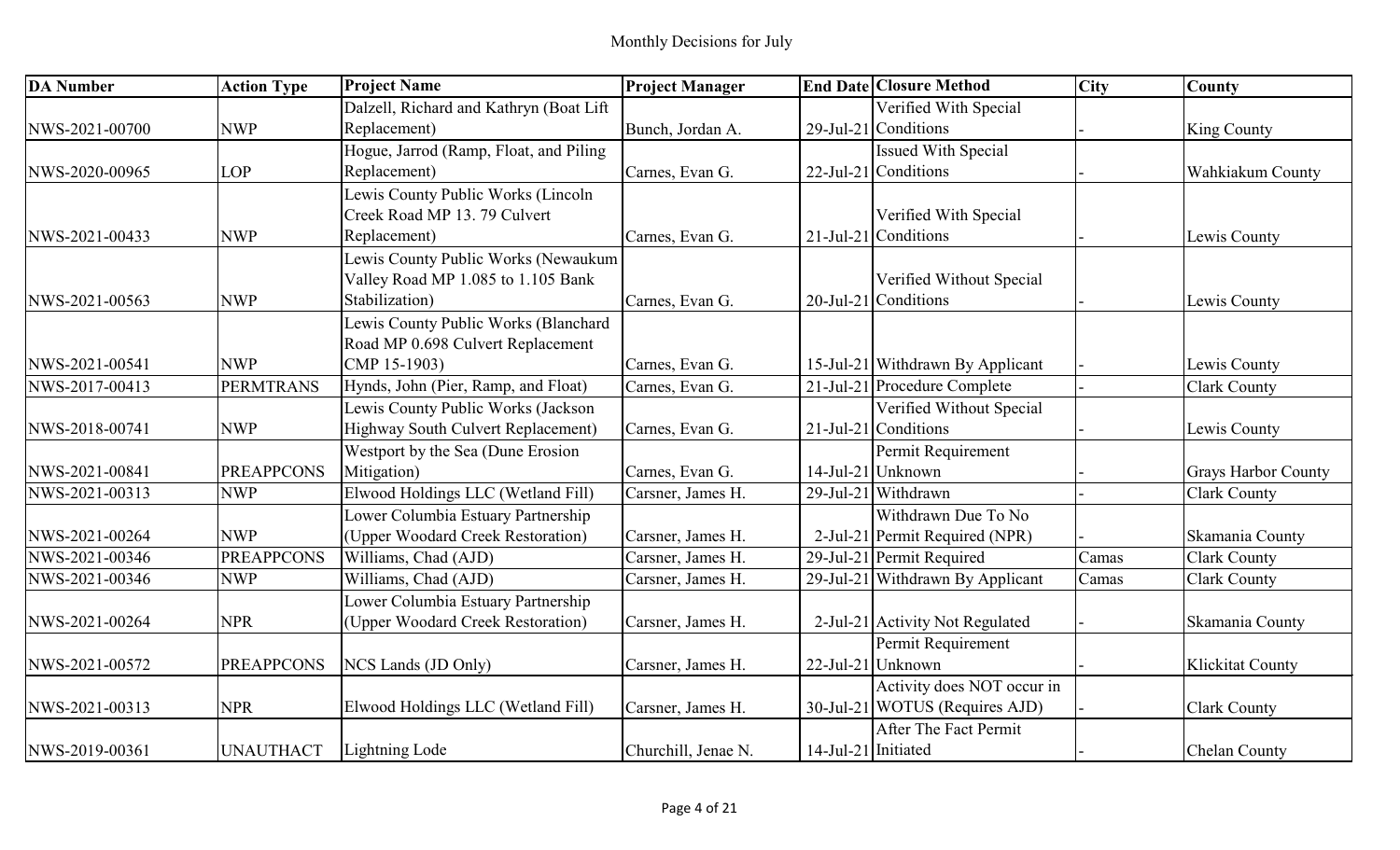| <b>DA Number</b>  | <b>Action Type</b> | <b>Project Name</b>                      | <b>Project Manager</b>                         | <b>End Date Closure Method</b>       | <b>City</b> | <b>County</b>              |
|-------------------|--------------------|------------------------------------------|------------------------------------------------|--------------------------------------|-------------|----------------------------|
|                   |                    | Phillips, Keith & Lisa (Phillips & Smith |                                                | Verified With Special                |             |                            |
| NWS-2018-00452    | <b>RGP</b>         | Dock Remodel)                            | Churchill, Jenae N.                            | $2$ -Jul-21 Conditions               | Fox Island  | Pierce County              |
|                   |                    |                                          |                                                | <b>Issued Without Special</b>        |             |                            |
| NWS-2021-00603    | <b>LOP</b>         | Phinney, David and Karen Oliver          | Churchill, Jenae N.                            | 27-Jul-21 Conditions                 |             | Chelan County              |
|                   |                    |                                          |                                                | Verified Without Special             |             |                            |
| NWS-2021-00603    | <b>NWP</b>         | Phinney, David and Karen Oliver          | Churchill, Jenae N.                            | 27-Jul-21 Conditions                 |             | Chelan County              |
|                   |                    | Yakama Nation (Taneum Creek Rag-         |                                                | Verified With Special                |             |                            |
| NWS-2021-00605    | <b>NWP</b>         | Heart Habitat Enhancement Project)       | Churchill, Jenae N.                            | $28$ -Jul-21 Conditions              |             | <b>Kittitas County</b>     |
|                   |                    | Lutz Steven (Pier Boatlift and Mooring   |                                                | Verified Without Special             |             |                            |
| NWS-2021-00609    | <b>RGP</b>         | Buoy)                                    | Churchill, Jenae N.                            | 19-Jul-21 Conditions                 |             | Chelan County              |
|                   |                    | Lutz Steven (Pier Boatlift and Mooring   |                                                | Verified Without Special             |             |                            |
| NWS-2021-00609    | <b>NWP</b>         | Buoy)                                    | Churchill, Jenae N.                            | 19-Jul-21 Conditions                 |             | Chelan County              |
|                   |                    |                                          |                                                | Verified With Special                |             |                            |
| NWS-2021-00635    | <b>NWP</b>         | Hobbs, Vicki (Utilities Trench)          | Churchill, Jenae N.                            | $19$ -Jul-21 Conditions              |             | Kittitas County            |
|                   |                    |                                          |                                                | Verified Without Special             |             |                            |
| NWS-2021-00603    | <b>RGP</b>         | Phinney, David and Karen Oliver          | Churchill, Jenae N.                            | 27-Jul-21 Conditions                 |             | Chelan County              |
|                   |                    | Elston's Clam and Oyster Co              |                                                | Withdrawn To Become A                |             |                            |
| NWS-2012-01235-AQ | <b>LOP</b>         | (aquaculture)                            | CROSSON, STEVEN B.   29-Jul-21 Standard Permit |                                      | Vaughn      | Pierce County              |
|                   |                    |                                          |                                                | Withdrawn To Become A                |             |                            |
| NWS-2009-01348-AQ | <b>NWP</b>         | <b>Coast Seafoods Company</b>            | CROSSON, STEVEN B.                             | 6-Jul-21 Standard Permit             |             | <b>Grays Harbor County</b> |
|                   |                    |                                          |                                                | Withdrawn To Become A                |             |                            |
| NWS-2007-01421-AQ | <b>SP</b>          | Willapa Wild LLC - Oyster Farm           | CROSSON, STEVEN B.                             | 2-Jul-21 Letter Of Permission (LOP)  |             | Pacific County             |
|                   |                    | Western Oyster Properties (DNR Lease     |                                                | Withdrawn To Become A                |             |                            |
| NWS-2020-00276-AQ | <b>SP</b>          | 20-B09307)                               | Cummings, Brielle K.                           | 16-Jul-21 Letter Of Permission (LOP) |             | Jefferson County           |
| NWS-2009-01217-AQ | <b>SP</b>          | Heckes Oyster Co.                        | Cummings, Brielle K.                           | 29-Jul-21 Withdrawn By Applicant     |             | Pacific County             |
| NWS-2007-01457-AQ | SP                 | Heckes Clam Company, Inc.                | Cummings, Brielle K.                           | 13-Jul-21 Withdrawn By Applicant     |             | Pacific County             |
| NWS-2008-00485-AQ | <b>SP</b>          | Heckes Oyster Co. - Pacific 6            | Cummings, Brielle K.                           | 29-Jul-21 Withdrawn By Applicant     |             | Pacific County             |
| NWS-2008-00484-AQ | SP                 | Heckes Oyster Co - Pacific 5             | Cummings, Brielle K.                           | 29-Jul-21 Withdrawn By Applicant     |             | Pacific County             |
| NWS-2009-01231-AQ | SP                 | Heckes Clams Inc.                        | Cummings, Brielle K.                           | 29-Jul-21 Withdrawn By Applicant     |             | Pacific County             |
| NWS-2008-00482-AQ | <b>SP</b>          | Heckes Oyster Co - Pacific 3             | Cummings, Brielle K.                           | 29-Jul-21 Withdrawn By Applicant     |             | Pacific County             |
| NWS-2009-01223-AQ | SP                 | Heckes Oyster Co.                        | Cummings, Brielle K.                           | 29-Jul-21 Withdrawn By Applicant     |             | Pacific County             |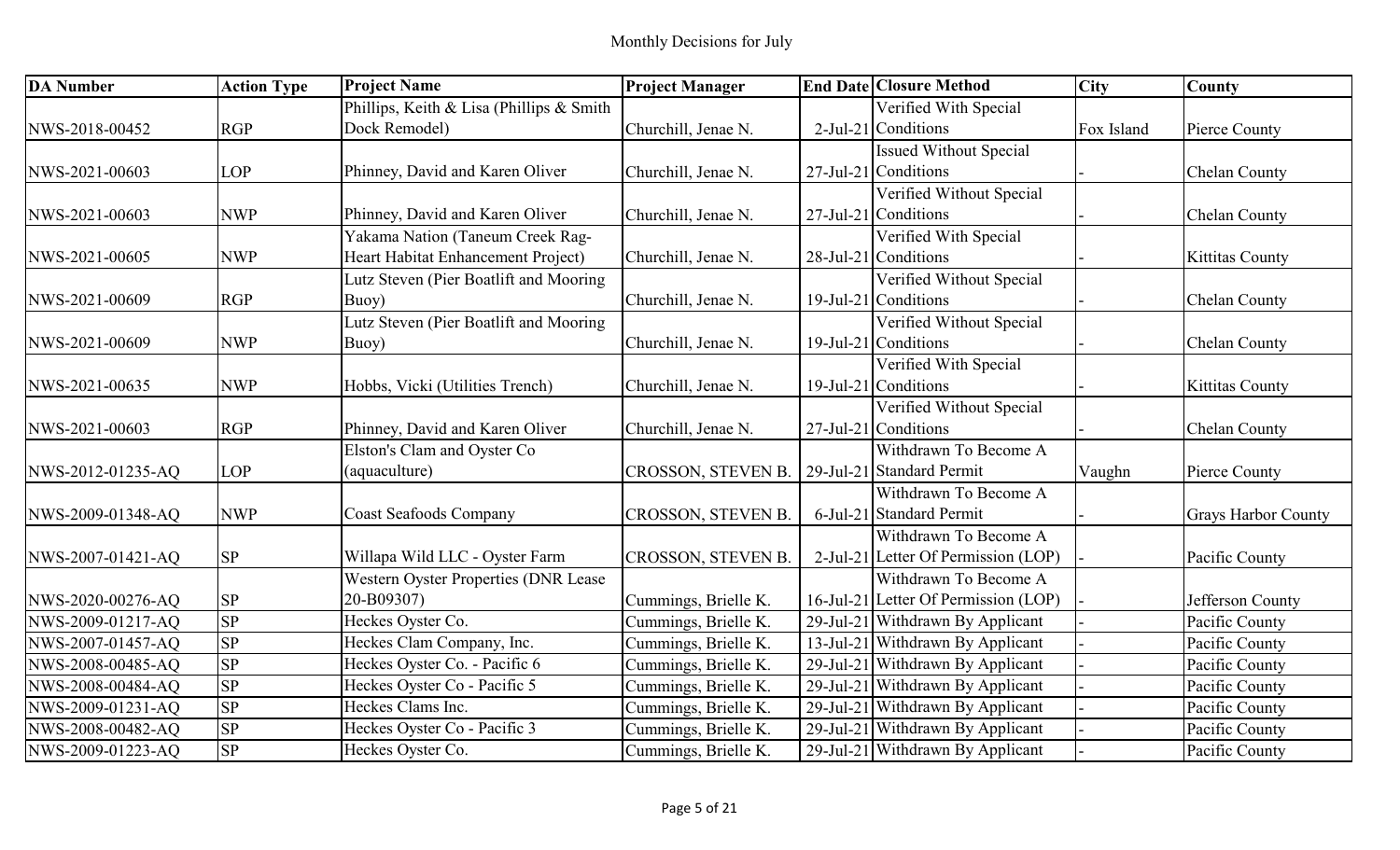| <b>DA Number</b>  | <b>Action Type</b> | <b>Project Name</b>                                            | <b>Project Manager</b> | <b>End Date Closure Method</b>   | <b>City</b> | <b>County</b>          |
|-------------------|--------------------|----------------------------------------------------------------|------------------------|----------------------------------|-------------|------------------------|
| NWS-2009-01234-AQ | SP                 | Heckes Clams Inc.                                              | Cummings, Brielle K.   | 29-Jul-21 Withdrawn By Applicant |             | Pacific County         |
|                   |                    |                                                                |                        | <b>Issued With Special</b>       |             |                        |
| NWS-2007-01406-AQ | <b>LOP</b>         | Taylor Shellfish, Block Lower Tidelands   Cummings, Brielle K. |                        | 7-Jul-21 Conditions              |             | <b>Thurston County</b> |
|                   |                    |                                                                |                        | <b>Issued With Special</b>       |             |                        |
| NWS-2008-00562-AQ | <b>LOP</b>         | Taylor Shellfish, Gunstone Lease                               | Cummings, Brielle K.   | 9-Jul-21 Conditions              |             | Jefferson County       |
|                   |                    |                                                                |                        | Withdrawn To Become A            |             |                        |
| NWS-2007-01502-AQ | <b>LOP</b>         | Station House Oyster Co.                                       | Cummings, Brielle K.   | 13-Jul-21 Standard Permit        |             | Pacific County         |
|                   |                    |                                                                |                        | Withdrawn To Become A            |             |                        |
| NWS-2007-01503-AQ | <b>LOP</b>         | Station House Oyster Co.--Pacific 15                           | Cummings, Brielle K.   | 13-Jul-21 Standard Permit        |             | Pacific County         |
|                   |                    |                                                                |                        | Withdrawn To Become A            |             |                        |
| NWS-2007-01504-AQ | <b>LOP</b>         | Station House Oyster Co.--Pacific 16                           | Cummings, Brielle K.   | 13-Jul-21 Standard Permit        |             | Pacific County         |
| NWS-2009-01220-AQ | SP                 | Heckes Oyster Co.                                              | Cummings, Brielle K.   | 29-Jul-21 Withdrawn By Applicant |             | Pacific County         |
| NWS-2007-01454-AQ | <b>LOP</b>         | Heckes Clam Comapny, Inc.                                      | Cummings, Brielle K.   | 29-Jul-21 Withdrawn              | Ocean Park  | Pacific County         |
|                   |                    |                                                                |                        | Withdrawn To Become A            |             |                        |
| NWS-2008-00480-AQ | <b>LOP</b>         | Heckes Oyster Co - Pacific 1                                   | Cummings, Brielle K.   | 29-Jul-21 Standard Permit        |             | Pacific County         |
|                   |                    |                                                                |                        | Withdrawn To Become A            |             |                        |
| NWS-2008-00481-AQ | <b>LOP</b>         | Heckes Oyster Co - Pacific 2                                   | Cummings, Brielle K.   | 29-Jul-21 Standard Permit        |             | Pacific County         |
|                   |                    |                                                                |                        | Withdrawn To Become A            |             |                        |
| NWS-2009-01230-AQ | <b>LOP</b>         | Heckes Clams Inc.                                              | Cummings, Brielle K.   | 29-Jul-21 Standard Permit        |             | Pacific County         |
|                   |                    |                                                                |                        | Withdrawn To Become A            |             |                        |
| NWS-2009-01207-AQ | <b>LOP</b>         | Heckes Oyster Co.                                              | Cummings, Brielle K.   | 29-Jul-21 Standard Permit        |             | Pacific County         |
|                   |                    |                                                                |                        | Withdrawn To Become A            |             |                        |
| NWS-2009-01222-AQ | <b>LOP</b>         | Heckes Oyster Co.                                              | Cummings, Brielle K.   | 29-Jul-21 Standard Permit        |             | Pacific County         |
|                   |                    |                                                                |                        | Withdrawn To Become A            |             |                        |
| NWS-2009-01226-AQ | <b>LOP</b>         | Heckes Oyster Co.                                              | Cummings, Brielle K.   | 29-Jul-21 Standard Permit        |             | Pacific County         |
|                   |                    |                                                                |                        | Withdrawn To Become A            |             |                        |
| NWS-2009-01227-AQ | <b>LOP</b>         | Heckes Oyster Co.                                              | Cummings, Brielle K.   | 29-Jul-21 Standard Permit        |             | Pacific County         |
|                   |                    |                                                                |                        | Withdrawn To Become A            |             |                        |
| NWS-2009-01228-AQ | <b>LOP</b>         | Heckes Oyster Co.                                              | Cummings, Brielle K.   | 29-Jul-21 Standard Permit        |             | Pacific County         |
|                   |                    |                                                                |                        | Withdrawn To Become A            |             |                        |
| NWS-2009-01229-AQ | <b>LOP</b>         | Heckes Oyster Co.                                              | Cummings, Brielle K.   | 29-Jul-21 Standard Permit        |             | Pacific County         |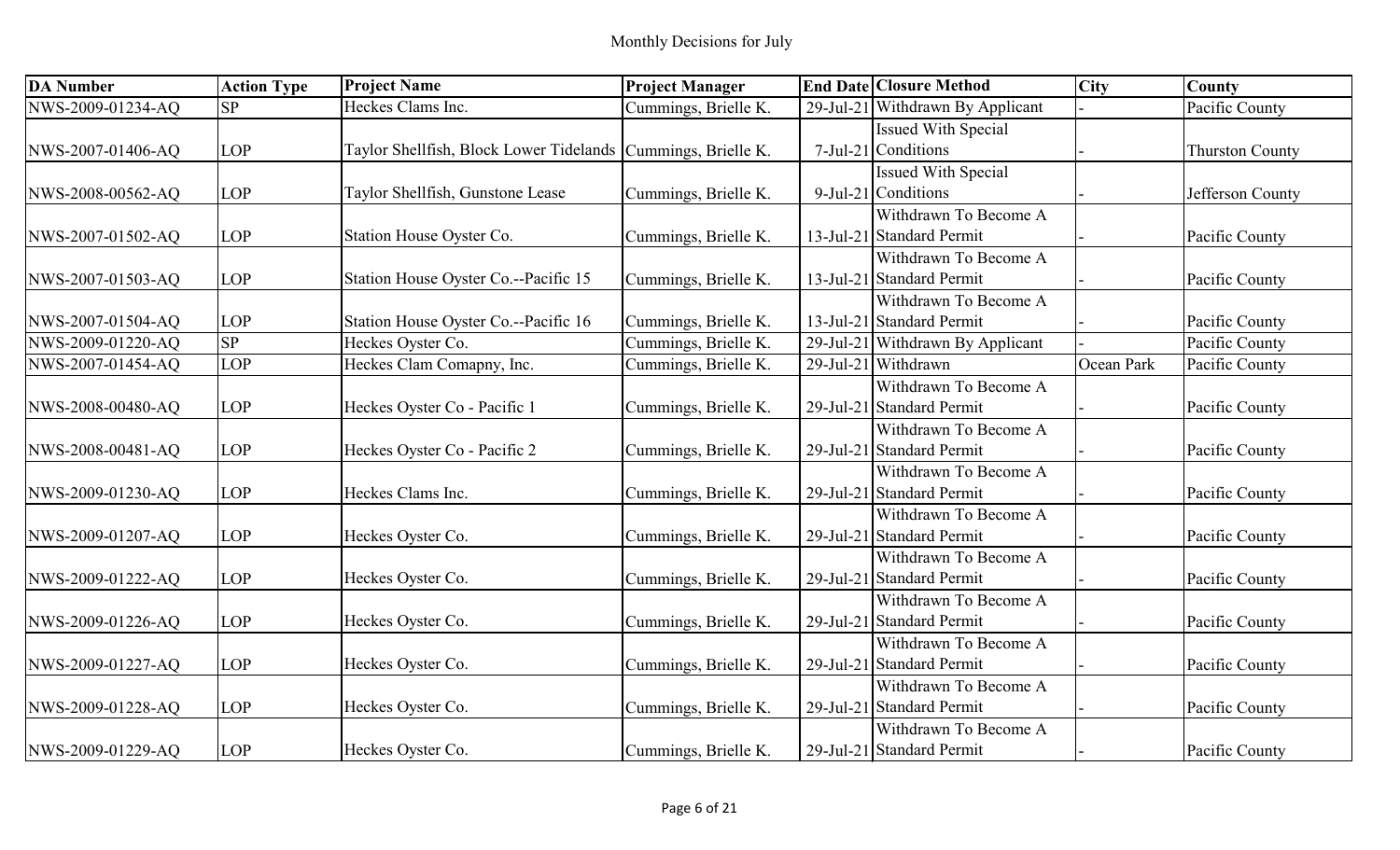| <b>DA</b> Number  | <b>Action Type</b> | <b>Project Name</b>                    | <b>Project Manager</b> | <b>End Date Closure Method</b>      | <b>City</b>   | <b>County</b>        |
|-------------------|--------------------|----------------------------------------|------------------------|-------------------------------------|---------------|----------------------|
| NWS-2007-01503-AQ | <b>NWP</b>         | Station House Oyster Co.--Pacific 15   | Cummings, Brielle K.   | 13-Jul-21 Withdrawn                 |               | Pacific County       |
| NWS-2007-01504-AQ | <b>NWP</b>         | Station House Oyster Co.--Pacific 16   | Cummings, Brielle K.   | 13-Jul-21 Withdrawn                 |               | Pacific County       |
| NWS-2007-01502-AQ | <b>NWP</b>         | Station House Oyster Co.               | Cummings, Brielle K.   | 13-Jul-21 Withdrawn                 |               | Pacific County       |
|                   |                    |                                        |                        | Withdrawn To Become A               |               |                      |
| NWS-2007-01499-AQ | <b>NWP</b>         | <b>Coast Seafoods Company</b>          | Dailey, Samantha J.    | 6-Jul-21 Letter Of Permission (LOP) |               | Pacific County       |
|                   |                    | Howard, Jerry and Lana (Bulkhead       |                        | Verified With Special               |               |                      |
| NWS-2018-00053    | <b>NWP</b>         | Repair                                 | Douglass, Daisy P.     | 6-Jul-21 Conditions                 |               | <b>Mason County</b>  |
|                   |                    | Mercer Island, City Of, Parks and      |                        |                                     |               |                      |
| NWS-2020-00229    | <b>NWP</b>         | Recreation (Luther Burbank Park)       | Douglass, Daisy P.     | 16-Jul-21 Withdrawn                 |               | <b>King County</b>   |
|                   |                    | Newman, Richard (Bulkhead and Pier     |                        | Verified With Special               |               |                      |
| NWS-2020-00827    | <b>NWP</b>         | Maintenance)                           | Douglass, Daisy P.     | $7$ -Jul-21 Conditions              | Mercer Island | King County          |
|                   |                    | Mercer Island, City Of, Parks and      |                        | Verified With Special               |               |                      |
| NWS-2020-00229    | <b>NWP</b>         | Recreation (Luther Burbank Park)       | Douglass, Daisy P.     | 16-Jul-21 Conditions                |               | King County          |
|                   |                    | Newman, Richard (Bulkhead and Pier     |                        | Verified With Special               |               |                      |
| NWS-2020-00827    | <b>NWP</b>         | Maintenance)                           | Douglass, Daisy P.     | 7-Jul-21 Conditions                 | Mercer Island | King County          |
|                   |                    | Washington Department of Fish &        |                        | Withdrawn Due To No                 |               |                      |
| NWS-2021-00573    | <b>NWP</b>         | Wildlife (Barn Field Tidegate Repair)  | Douglass, Daisy P.     | 19-Jul-21 Permit Required (NPR)     |               | <b>Skagit County</b> |
|                   |                    | Howard, Jerry and Lana (Bulkhead       |                        | Verified With Special               |               |                      |
| NWS-2018-00053    | <b>NWP</b>         | Repair                                 | Douglass, Daisy P.     | 6-Jul-21 Conditions                 |               | <b>Mason County</b>  |
|                   |                    | Mercer Island, City Of, Parks and      |                        | Verified With Special               |               |                      |
| NWS-2020-00229    | <b>NWP</b>         | Recreation (Luther Burbank Park)       | Douglass, Daisy P.     | $16$ -Jul-21 Conditions             |               | King County          |
|                   |                    | Washington Department of Fish &        |                        |                                     |               |                      |
| NWS-2021-00573    | <b>NPR</b>         | Wildlife (Barn Field Tidegate Repair)  | Douglass, Daisy P.     | 19-Jul-21 Activity Not Regulated    |               | <b>Skagit County</b> |
|                   |                    | Rose, Gregory & Mei (Rose Bulkhead     |                        |                                     |               |                      |
| NWS-2018-00382    | <b>NWP</b>         | Replacement)                           | Endicott, Halie N.     | 16-Jul-21 Withdrawn                 |               |                      |
|                   |                    | Wall, Richard & Jean (Wall Replacement |                        |                                     |               |                      |
| NWS-2018-00465    | <b>NWP</b>         | Bulkhead)                              | Endicott, Halie N.     | 16-Jul-21 Withdrawn                 |               |                      |
| NWS-2018-01143    | <b>NWP</b>         | Carstetter, Mel (Bulkhead Repair)      | Endicott, Halie N.     | 16-Jul-21 Withdrawn                 |               | Pierce County        |
|                   |                    | Niles, Paul (Bulkhead Replacment and   |                        |                                     |               |                      |
| NWS-2019-00956    | <b>NWP</b>         | Repair)                                | Endicott, Halie N.     | 26-Jul-21 Withdrawn                 |               | Pierce County        |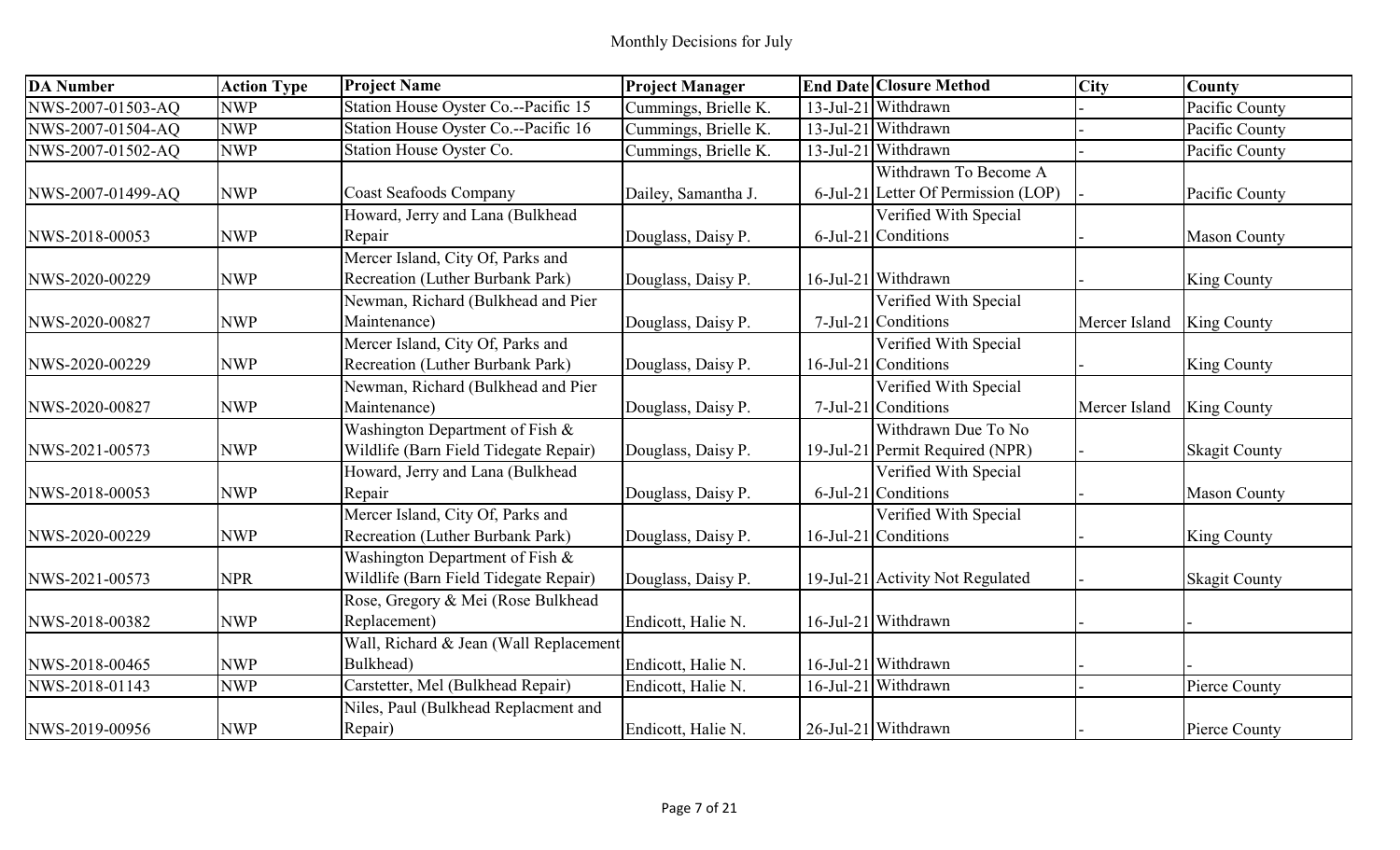| <b>DA Number</b>  | <b>Action Type</b> | <b>Project Name</b>                 | <b>Project Manager</b> |                   | <b>End Date Closure Method</b>       | <b>City</b> | <b>County</b>                 |
|-------------------|--------------------|-------------------------------------|------------------------|-------------------|--------------------------------------|-------------|-------------------------------|
|                   |                    | Chenevich, Dorothy A TTEE (Pile     |                        |                   | Verified With Special                |             |                               |
| NWS-2020-01002    | <b>NWP</b>         | Replacement)                        | Endicott, Halie N.     |                   | 9-Jul-21 Conditions                  |             | Pierce County                 |
|                   |                    |                                     |                        |                   | Withdrawn To Become A                |             |                               |
| NWS-2007-01401-AQ | <b>SP</b>          | Taylor Shellfish, Pults Tidelands   | Fannin, Ivan W.        |                   | 13-Jul-21 Letter Of Permission (LOP) |             | <b>Thurston County</b>        |
|                   |                    | Bay Center Mariculture Co. dba Bay  |                        |                   | Verified With Special                |             |                               |
| NWS-2007-01180-AQ | <b>NWP</b>         | Center Farms (Pacific 1)            | Fannin, Ivan W.        |                   | 13-Jul-21 Conditions                 |             | Pacific County                |
|                   |                    |                                     |                        |                   | <b>Issued With Special</b>           |             |                               |
| NWS-2017-00103-AQ | <b>LOP</b>         | R-Bay Seafoods (Rae Parcel)         | Finn, Fairfax K.       |                   | 27-Jul-21 Conditions                 |             | <b>Mason County</b>           |
|                   |                    |                                     |                        |                   | <b>Issued With Special</b>           |             |                               |
| NWS-2010-00923-AQ | <b>LOP</b>         | Westcott Bay Shellfish Company, LLC | Finn, Fairfax K.       |                   | 2-Jul-21 Conditions                  |             | Friday Harbor San Juan County |
|                   |                    |                                     |                        |                   | Withdrawn To Become A                |             |                               |
|                   |                    |                                     |                        |                   | General Permit (RGP, PGP,            |             |                               |
| NWS-2012-00796-AQ | <b>SP</b>          | Heckes Clam Company, Inc.           | Finn, Fairfax K.       | 29-Jul-21 NWP)    |                                      |             | Pacific County                |
|                   |                    |                                     |                        |                   | Withdrawn To Become A                |             |                               |
|                   |                    |                                     |                        |                   | General Permit (RGP, PGP,            |             |                               |
| NWS-2010-00024-AQ | <b>SP</b>          | Heckes Clams Inc.                   | Finn, Fairfax K.       | 29-Jul-21 NWP)    |                                      |             | Pacific County                |
|                   |                    |                                     |                        |                   | Withdrawn To Become A                |             |                               |
|                   |                    |                                     |                        |                   | General Permit (RGP, PGP,            |             |                               |
| NWS-2007-01478-AQ | <b>SP</b>          | Heckes Clam Comapny, Inc.           | Finn, Fairfax K.       | 29-Jul-21 NWP)    |                                      |             | Pacific County                |
|                   |                    |                                     |                        |                   | Withdrawn To Become A                |             |                               |
|                   |                    |                                     |                        |                   | General Permit (RGP, PGP,            |             |                               |
| NWS-2010-00025-AQ | <b>SP</b>          | Heckes Clams Inc.                   | Finn, Fairfax K.       | $29$ -Jul-21 NWP) |                                      |             | Pacific County                |
|                   |                    |                                     |                        |                   | Withdrawn To Become A                |             |                               |
|                   |                    |                                     |                        |                   | General Permit (RGP, PGP,            |             |                               |
| NWS-2010-00744-AQ | <b>SP</b>          | Heckes Clams Inc.                   | Finn, Fairfax K.       | $29$ -Jul-21 NWP) |                                      |             | Pacific County                |
|                   |                    |                                     |                        |                   | Withdrawn To Become A                |             |                               |
|                   |                    |                                     |                        |                   | General Permit (RGP, PGP,            |             |                               |
| NWS-2007-01459-AQ | <b>SP</b>          | Heckes Clam Company, Inc.           | Finn, Fairfax K.       | 29-Jul-21 NWP)    |                                      | Nemah       | Pacific County                |
|                   |                    |                                     |                        |                   | Withdrawn For Lack Of                |             |                               |
| NWS-2012-01240-AQ | <b>SP</b>          | Heckes Clams, Inc.                  | Finn, Fairfax K.       |                   | 29-Jul-21 Applicant Response         |             | Pacific County                |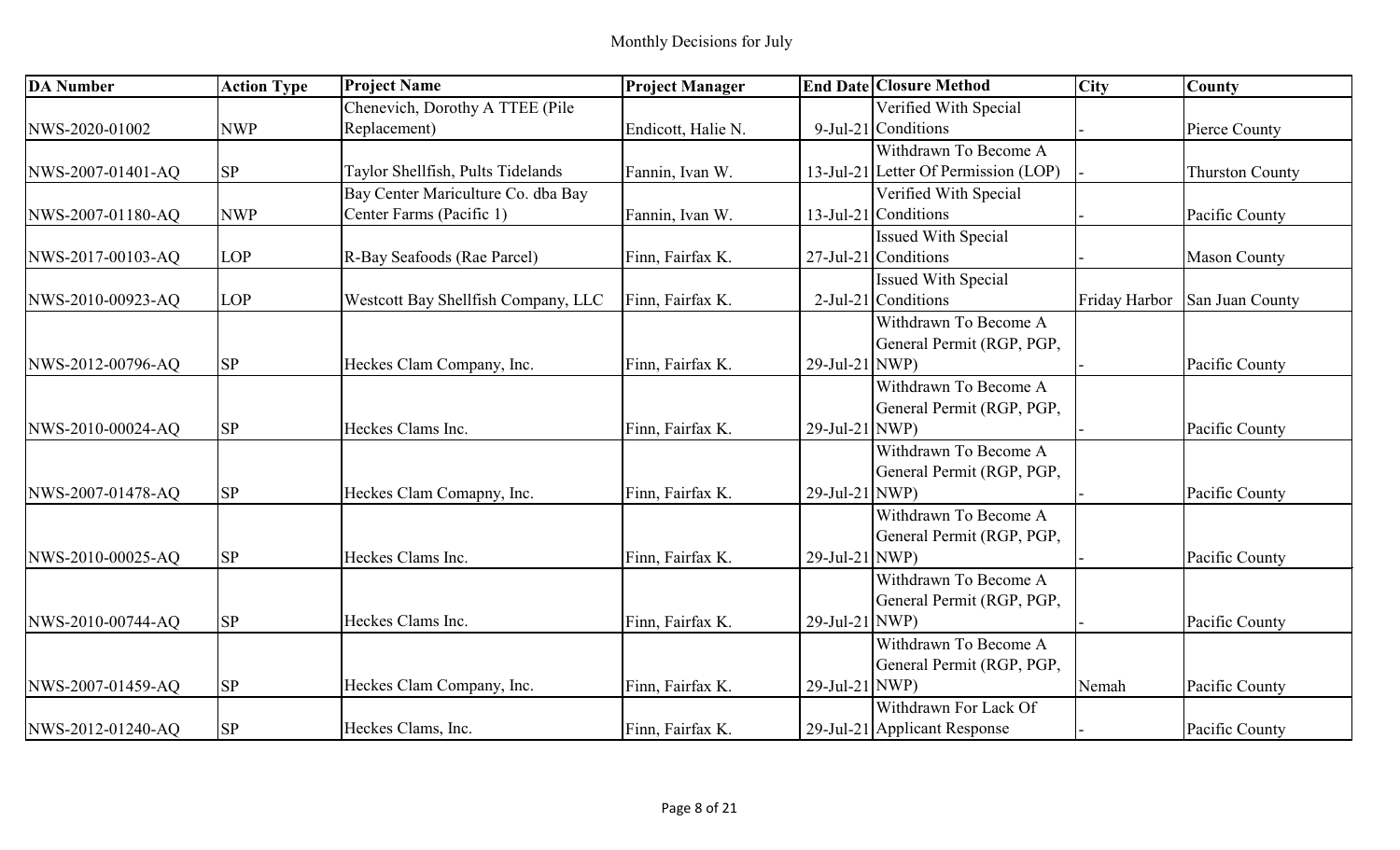| <b>DA</b> Number  | <b>Action Type</b> | <b>Project Name</b>              | <b>Project Manager</b> |                   | <b>End Date Closure Method</b> | <b>City</b> | County         |
|-------------------|--------------------|----------------------------------|------------------------|-------------------|--------------------------------|-------------|----------------|
|                   |                    |                                  |                        |                   | Withdrawn For Lack Of          |             |                |
| NWS-2009-01240-AQ | <b>SP</b>          | Heckes Clams Inc.                | Finn, Fairfax K.       |                   | 30-Jul-21 Applicant Response   |             | Pacific County |
|                   |                    |                                  |                        |                   | Withdrawn For Lack Of          |             |                |
| NWS-2009-01239-AQ | SP                 | Heckes Clams Inc.                | Finn, Fairfax K.       |                   | 29-Jul-21 Applicant Response   |             | Pacific County |
|                   |                    |                                  |                        |                   | Withdrawn For Lack Of          |             |                |
| NWS-2009-01241-AQ | <b>SP</b>          | Heckes Clams Inc                 | Finn, Fairfax K.       |                   | 29-Jul-21 Applicant Response   |             | Pacific County |
|                   |                    |                                  |                        |                   | Withdrawn To Become A          |             |                |
|                   |                    |                                  |                        |                   | General Permit (RGP, PGP,      |             |                |
| NWS-2010-00747-AQ | SP                 | Heckes Clams Inc.                | Finn, Fairfax K.       | 29-Jul-21 NWP)    |                                |             | Pacific County |
|                   |                    |                                  |                        |                   | Withdrawn To Become A          |             |                |
|                   |                    |                                  |                        |                   | General Permit (RGP, PGP,      |             |                |
| NWS-2010-00745-AQ | <b>SP</b>          | Heckes Clams Inc.                | Finn, Fairfax K.       | $29$ -Jul-21 NWP) |                                |             | Pacific County |
|                   |                    |                                  |                        |                   | Withdrawn To Become A          |             |                |
|                   |                    |                                  |                        |                   | General Permit (RGP, PGP,      |             |                |
| NWS-2009-01236-AQ | <b>SP</b>          | Heckes Clams Inc.                | Finn, Fairfax K.       | 29-Jul-21 NWP)    |                                |             | Pacific County |
|                   |                    |                                  |                        |                   | Withdrawn To Become A          |             |                |
|                   |                    |                                  |                        |                   | General Permit (RGP, PGP,      |             |                |
| NWS-2007-01423-AQ | <b>SP</b>          | Heckes Clam Co. Inc.--Pacific 1  | Finn, Fairfax K.       | $29$ -Jul-21 NWP) |                                |             | Pacific County |
|                   |                    |                                  |                        |                   | Withdrawn To Become A          |             |                |
|                   |                    |                                  |                        |                   | General Permit (RGP, PGP,      |             |                |
| NWS-2009-01235-AQ | <b>SP</b>          | Heckes Clam Company, Inc.        | Finn, Fairfax K.       | $29$ -Jul-21 NWP) |                                |             | Pacific County |
|                   |                    |                                  |                        |                   | Withdrawn To Become A          |             |                |
|                   |                    |                                  |                        |                   | General Permit (RGP, PGP,      |             |                |
| NWS-2012-01370-AQ | <b>SP</b>          | Heckes, John Peter (aquaculture) | Finn, Fairfax K.       | 29-Jul-21 NWP)    |                                |             | Pacific County |
|                   |                    |                                  |                        |                   | Withdrawn To Become A          |             |                |
|                   |                    |                                  |                        |                   | General Permit (RGP, PGP,      |             |                |
| NWS-2009-01335-AQ | <b>SP</b>          | Heckes Clam Comapny, Inc.        | Finn, Fairfax K.       | 29-Jul-21 NWP)    |                                |             | Pacific County |
|                   |                    |                                  |                        |                   | Withdrawn To Become A          |             |                |
|                   |                    |                                  |                        |                   | General Permit (RGP, PGP,      |             |                |
| NWS-2009-01534-AQ | <b>SP</b>          | Heckes Oyster Company            | Finn, Fairfax K.       | 29-Jul-21 NWP)    |                                |             | Pacific County |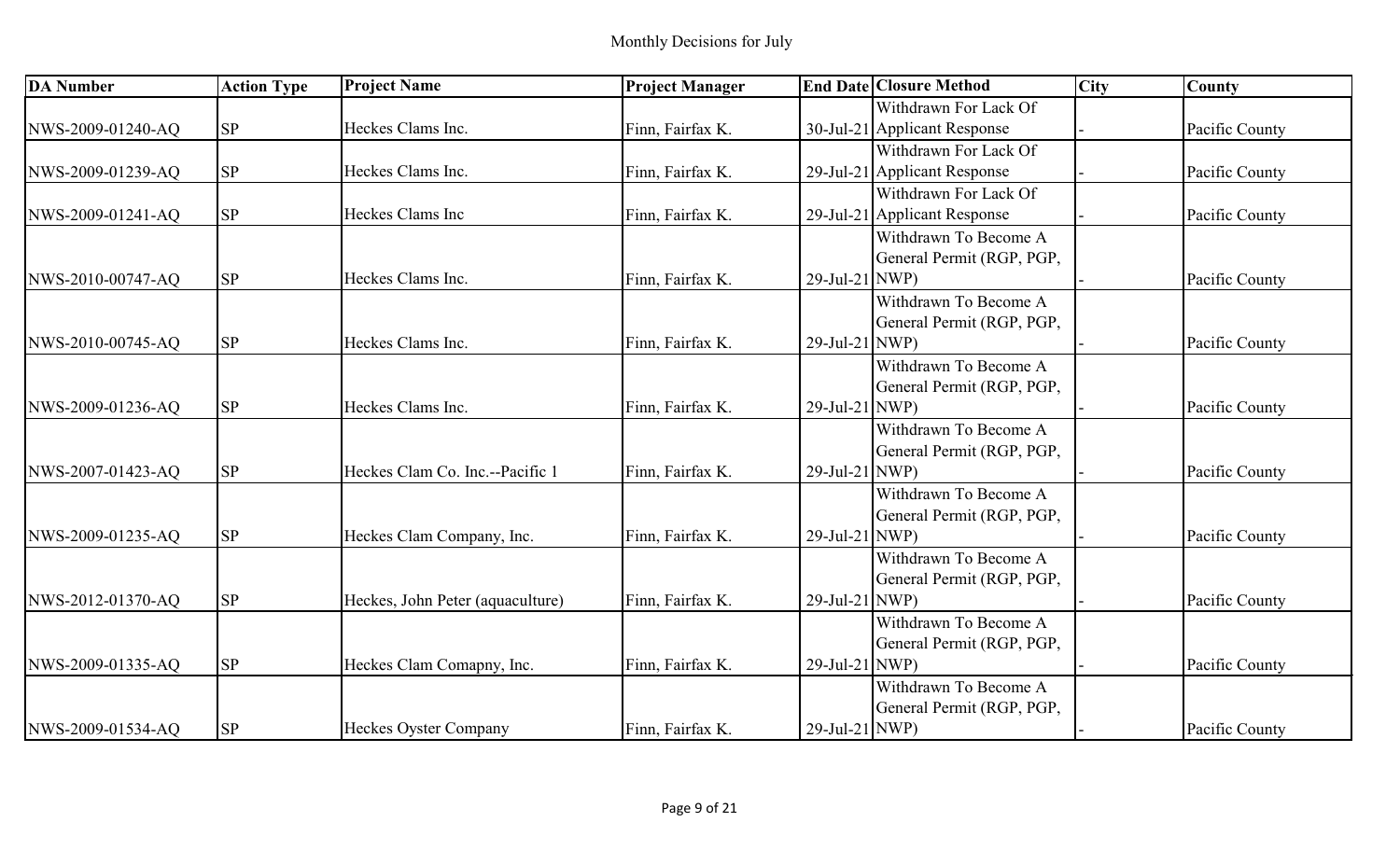| <b>DA Number</b>  | <b>Action Type</b> | <b>Project Name</b>                   | <b>Project Manager</b> |                    | <b>End Date Closure Method</b>       | <b>City</b> | <b>County</b>          |
|-------------------|--------------------|---------------------------------------|------------------------|--------------------|--------------------------------------|-------------|------------------------|
|                   |                    |                                       |                        |                    | Withdrawn To Become A                |             |                        |
| NWS-2007-01156-AQ | LOP                | Taylor Shellfish (Holway Lease)       | Finn, Fairfax K.       |                    | 14-Jul-21 Standard Permit            |             | Jefferson County       |
|                   |                    |                                       |                        |                    | Withdrawn To Become A                |             |                        |
| NWS-2009-01214-AQ | <b>LOP</b>         | Heckes Oyster Co.                     | Finn, Fairfax K.       |                    | 29-Jul-21 Standard Permit            |             | Pacific County         |
|                   |                    |                                       |                        |                    | <b>Issued With Special</b>           |             |                        |
| NWS-2009-01157-AQ | LOP                | Zimmerman Shellfish                   | Fullam, Meghan E.      |                    | 1-Jul-21 Conditions                  |             | <b>Thurston County</b> |
|                   |                    | Kilisut Harbor Shellfish, LLC (Oyster |                        |                    | <b>Issued With Special</b>           |             |                        |
| NWS-2017-00354-AQ | <b>LOP</b>         | Farm)                                 | Fullam, Meghan E.      |                    | 8-Jul-21 Conditions                  |             | Jefferson County       |
|                   |                    |                                       |                        |                    | <b>Issued With Special</b>           |             |                        |
| NWS-2020-00943-AQ | <b>LOP</b>         | Taylor Shellfish, Boots Lease         | Garner, Brody G.       |                    | 2-Jul-21 Conditions                  |             | <b>Mason County</b>    |
|                   |                    |                                       |                        |                    | Withdrawn To Become A                |             |                        |
| NWS-2020-01200-AQ | <b>SP</b>          | Germeau-Calm Cove Shellfish           | Garner, Brody G.       |                    | 16-Jul-21 Letter Of Permission (LOP) |             | Jefferson County       |
|                   |                    |                                       |                        |                    | <b>Issued With Special</b>           |             |                        |
| NWS-2007-01253-AQ | LOP                | Taylor Shellfish--Mason 10            | Garner, Brody G.       |                    | 1-Jul-21 Conditions                  |             | <b>Mason County</b>    |
|                   |                    |                                       |                        |                    | <b>Issued With Special</b>           |             |                        |
| NWS-2009-01125-AQ | <b>LOP</b>         | Taylor Shellfish                      | Garner, Brody G.       |                    | 22-Jul-21 Conditions                 |             | <b>Mason County</b>    |
|                   |                    |                                       |                        |                    | <b>Issued With Special</b>           |             |                        |
| NWS-2007-01136-AQ | LOP                | Taylor Shellfish                      | Garner, Brody G.       |                    | 19-Jul-21 Conditions                 | Longbranch  | Pierce County          |
|                   |                    |                                       |                        |                    | <b>Issued With Special</b>           |             |                        |
| NWS-2007-01222-AQ | LOP                | Seattle Shellfish LLC                 | Garner, Brody G.       |                    | 7-Jul-21 Conditions                  |             | <b>Mason County</b>    |
|                   |                    |                                       |                        |                    | <b>Issued With Special</b>           |             |                        |
| NWS-2009-01318-AQ | <b>SP</b>          | Taylor Shellfish - Oyster Bay 1       | Greenan, Colin M.      |                    | 7-Jul-21 Conditions                  |             | <b>Mason County</b>    |
|                   |                    | Bremerton, City of (DNR Beach Sewer   |                        |                    | Verified With Special                |             |                        |
| NWS-2020-01062    | <b>NWP</b>         | Mitigation)                           | Gregory, Jerald J.     |                    | $23$ -Jul-21 Conditions              |             | <b>Kitsap County</b>   |
|                   |                    |                                       |                        |                    | Withdrawn Due To No                  |             |                        |
| NWS-2021-00034    | <b>NWP</b>         | Hidden Cove Holdings LLC              | Gregory, Jerald J.     |                    | 9-Jul-21 Permit Required (NPR)       |             | <b>Kitsap County</b>   |
|                   |                    | Greenwald Michael (Greenwald pier     |                        |                    | Verified Without Special             |             |                        |
| NWS-2021-00220    | <b>NWP</b>         | decking and railing replacement)      | Gregory, Jerald J.     |                    | 26-Jul-21 Conditions                 |             | <b>Kitsap County</b>   |
|                   |                    |                                       |                        |                    | Activity does NOT impact a           |             |                        |
|                   |                    |                                       |                        |                    | potential WOTUS (PJD or              |             |                        |
| NWS-2021-00265    | <b>NPR</b>         | Adams, David (Bulkhead)               | Gregory, Jerald J.     | $6$ -Jul-21 No JD) |                                      |             | <b>Island County</b>   |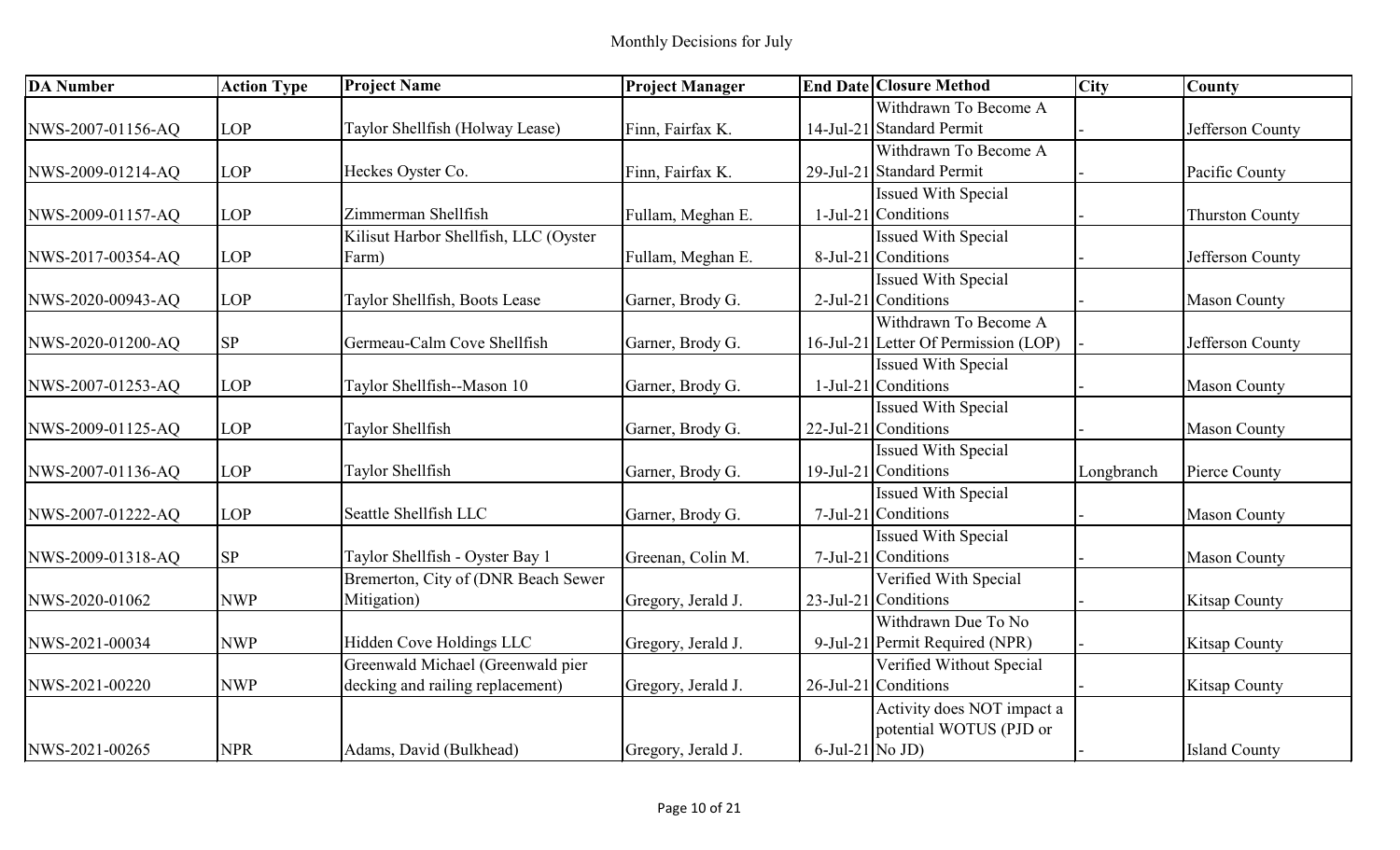| <b>DA Number</b> | <b>Action Type</b> | <b>Project Name</b>                  | <b>Project Manager</b> | <b>End Date Closure Method</b>   | <b>City</b> | <b>County</b>         |
|------------------|--------------------|--------------------------------------|------------------------|----------------------------------|-------------|-----------------------|
|                  |                    | Fekete, Akos and Nedra (Emergency    |                        |                                  |             |                       |
| NWS-2021-00270   | <b>PREAPPCONS</b>  | <b>Bulkhead Repair)</b>              | Gregory, Jerald J.     | 26-Jul-21 No Permit Required     |             |                       |
|                  |                    |                                      |                        | Verified With Special            |             |                       |
| NWS-2021-00407   | <b>NWP</b>         | Severson, Mark (Mooring Buoy)        | Gregory, Jerald J.     | 7-Jul-21 Conditions              |             | <b>Island County</b>  |
|                  |                    |                                      |                        | Section 10 Grandfathered         |             |                       |
| NWS-2021-00426   | <b>NPR</b>         | Beran Kristine (Harbor Port Buoy)    | Gregory, Jerald J.     | $6$ -Jul-21 Activities           |             | <b>Island County</b>  |
|                  |                    | Miner, Robert and Karen (Mooring)    |                        | Withdrawn Due To No              |             |                       |
| NWS-2021-00445   | <b>NWP</b>         | Buoy)                                | Gregory, Jerald J.     | 6-Jul-21 Permit Required (NPR)   |             | <b>Kitsap County</b>  |
|                  |                    | Berschinski, Edward John (Mooring    |                        | Section 10 Grandfathered         |             |                       |
| NWS-2021-00459   | <b>NPR</b>         | Buoy Ownership Change)               | Gregory, Jerald J.     | $6$ -Jul-21 Activities           |             | King County           |
|                  |                    |                                      |                        | Verified With Special            |             |                       |
| NWS-2021-00571   | <b>NWP</b>         | Cantrell, Colin (Piling Replacement) | Gregory, Jerald J.     | 6-Jul-21 Conditions              |             | <b>Island County</b>  |
|                  |                    | Kitsap Transit (Annapolis Ferry Dock |                        |                                  |             |                       |
|                  |                    | Upgrade Project-Marine               |                        | Verified With Special            |             |                       |
| NWS-2013-00937   | <b>NWP</b>         | Goetechnical/Environmental Sampling) | Gregory, Jerald J.     | 2-Jul-21 Conditions              |             | <b>Kitsap County</b>  |
|                  |                    |                                      |                        | Section 10 Grandfathered         |             |                       |
| NWS-2021-00034   | <b>NPR</b>         | Hidden Cove Holdings LLC             | Gregory, Jerald J.     | 12-Jul-21 Activities             |             | <b>Kitsap County</b>  |
|                  |                    | Millennium Bulk Terminals Longview,  |                        |                                  |             |                       |
|                  |                    | LLC (Longview Terminal Facility-     |                        |                                  |             |                       |
| NWS-2010-01225   | <b>EIS</b>         | Infrastructure/Upland Improvements)  | <b>GUY, DANETTE L.</b> | 28-Jul-21 Withdrawn              |             | <b>Cowlitz County</b> |
|                  |                    | Millennium Bulk Terminals Longview,  |                        |                                  |             |                       |
|                  |                    | LLC (Longview Terminal Facility-     |                        |                                  |             |                       |
| NWS-2010-01225   | <b>SP</b>          | Infrastructure/Upland Improvements)  | <b>GUY, DANETTE L.</b> | 28-Jul-21 Withdrawn By Applicant |             | <b>Cowlitz County</b> |
|                  |                    |                                      |                        | <b>Issued With Special</b>       |             |                       |
| NWS-2019-00953   | <b>SP</b>          | J.E. McAmis, Inc. (Dredging)         | <b>GUY, DANETTE L.</b> | 12-Jul-21 Conditions             | Longview    | <b>Cowlitz County</b> |
|                  |                    | DesRosier, Charlene (Camp Kalama     |                        | Verified With Special            |             |                       |
| NWS-2021-00404   | <b>NWP</b>         | <b>River Restoration</b> )           | <b>GUY, DANETTE L.</b> | 13-Jul-21 Conditions             |             | <b>Cowlitz County</b> |
|                  |                    | Columbia Land Trust (Kandoll Road    |                        | Verified With Special            |             |                       |
| NWS-2021-00538   | <b>NWP</b>         | North Restoration)                   | <b>GUY, DANETTE L.</b> | 19-Jul-21 Conditions             |             | Wahkiakum County      |
| NWS-2021-00641   | <b>NWP</b>         | Grimnir Holdings. LLC                | <b>GUY, DANETTE L.</b> | 16-Jul-21 Withdrawn By Applicant |             | Wahkiakum County      |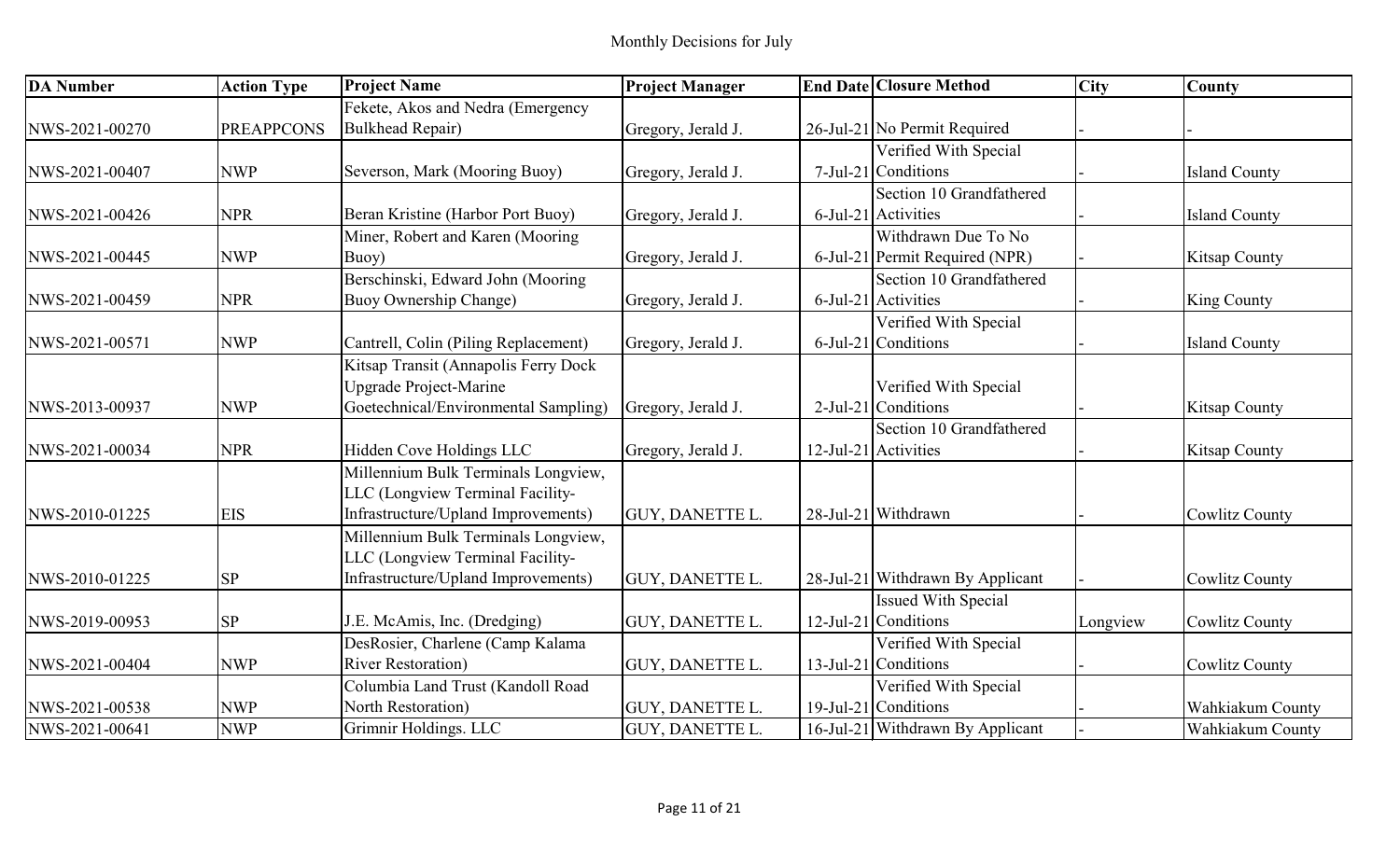| <b>DA Number</b>  | <b>Action Type</b> | <b>Project Name</b>                           | <b>Project Manager</b>  | <b>End Date Closure Method</b>       | <b>City</b> | County                     |
|-------------------|--------------------|-----------------------------------------------|-------------------------|--------------------------------------|-------------|----------------------------|
|                   |                    | <b>WA ST Parks and Recreation</b>             |                         |                                      |             |                            |
|                   |                    | <b>Commission (Klickitat State Park Trail</b> |                         |                                      |             |                            |
| NWS-2021-00606    | <b>NPR</b>         | Development)                                  | <b>GUY, DANETTE L.</b>  | 19-Jul-21 Activity Not Regulated     |             | <b>Klickitat County</b>    |
|                   |                    | PacifiCorp Energy (Woodland Release           |                         |                                      |             |                            |
| NWS-2015-00512    | <b>EMERGA</b>      | Ponds)                                        | <b>GUY, DANETTE L.</b>  | 30-Jul-21 Procedure Withdrawn        |             | <b>Cowlitz County</b>      |
|                   |                    | Geoducks Unlimited LLC (Dibble                |                         | <b>Issued With Special</b>           |             |                            |
| NWS-2015-00264-AQ | <b>LOP</b>         | Property)                                     | Hafer, Kristen A.       | $29$ -Jul-21 Conditions              | Olympia     | <b>Thurston County</b>     |
|                   |                    | Northwest Shellfish Company (Thurston         |                         | <b>Issued With Special</b>           |             |                            |
| NWS-2012-00752-AQ | <b>LOP</b>         | <b>County Geoduck Farm)</b>                   | Hafer, Kristen A.       | 29-Jul-21 Conditions                 |             | <b>Thurston County</b>     |
|                   |                    |                                               |                         | <b>Issued With Special</b>           |             |                            |
| NWS-2020-00600-AQ | <b>LOP</b>         | Chelsea Farms                                 | Hafer, Kristen A.       | 29-Jul-21 Conditions                 |             | <b>Thurston County</b>     |
|                   |                    |                                               |                         | Verified With Special                |             |                            |
| NWS-2021-00268    | <b>NWP</b>         | Starbuck, John (Mooring Buoy)                 | Hall, Megan L.          | $13$ -Jul-21 Conditions              |             | San Juan County            |
| NWS-2014-01168    | <b>COMPCERT</b>    | Steinmetz, Al (Mooring Buoy)                  | Hooper, Brian D.        | 28-Jul-21 Procedure Complete         | Orondo      | Douglas County             |
|                   |                    | Taylor Shellfish-Burley Lagoon Shellfish      |                         | Withdrawn To Become A                |             |                            |
| NWS-2011-00713-AQ | <b>SP</b>          | Farm - FLUPSY                                 | Jacek, Christine M.     | 13-Jul-21 Letter Of Permission (LOP) |             | Pierce County              |
|                   |                    | Arcadia Point Seafood (E. McGuire             |                         | <b>Issued With Special</b>           |             |                            |
| NWS-2017-00322-AQ | <b>LOP</b>         | Intertidal Shellfish Farm)                    | Jacek, Christine M.     | 7-Jul-21 Conditions                  | Shelton     | <b>Mason County</b>        |
|                   |                    |                                               |                         | Withdrawn To Become A                |             |                            |
| NWS-2015-00147-AQ | <b>LOP</b>         | Arcadia Point Seafood (Shellfish Farm)        | Jacek, Christine M.     | 13-Jul-21 Standard Permit            | Shelton     | <b>Mason County</b>        |
|                   |                    |                                               |                         | <b>Issued With Special</b>           |             |                            |
| NWS-2007-01258-AQ | <b>LOP</b>         | Taylor Shellfish--Mason 15                    | Jacek, Christine M.     | 12-Jul-21 Conditions                 |             | <b>Mason County</b>        |
|                   |                    |                                               |                         | Withdrawn To Become A                |             |                            |
| NWS-2007-01269-AQ | <b>SP</b>          | Taylor Shellfish                              | Jacek, Christine M.     | 13-Jul-21 Letter Of Permission (LOP) |             | <b>Mason County</b>        |
|                   |                    |                                               |                         | Withdrawn To Become A                |             |                            |
| NWS-2009-01305-AQ | <b>SP</b>          | <b>Coast Seafoods Company</b>                 | Karvounis, Christian G. | 23-Jul-21 Letter Of Permission (LOP) |             | Pacific County             |
|                   |                    |                                               |                         | Withdrawn To Become A                |             |                            |
| NWS-2009-01337-AQ | <b>SP</b>          | <b>Coast Seafoods Company</b>                 | Karvounis, Christian G. | 23-Jul-21 Letter Of Permission (LOP) |             | <b>Grays Harbor County</b> |
|                   |                    | Seattle Shellfish LLC (Mason County           |                         | Issued With Special                  |             |                            |
| NWS-2014-00668-AQ | <b>LOP</b>         | Geoduck Farm)                                 | Karvounis, Christian G. | $14$ -Jul-21 Conditions              |             | <b>Mason County</b>        |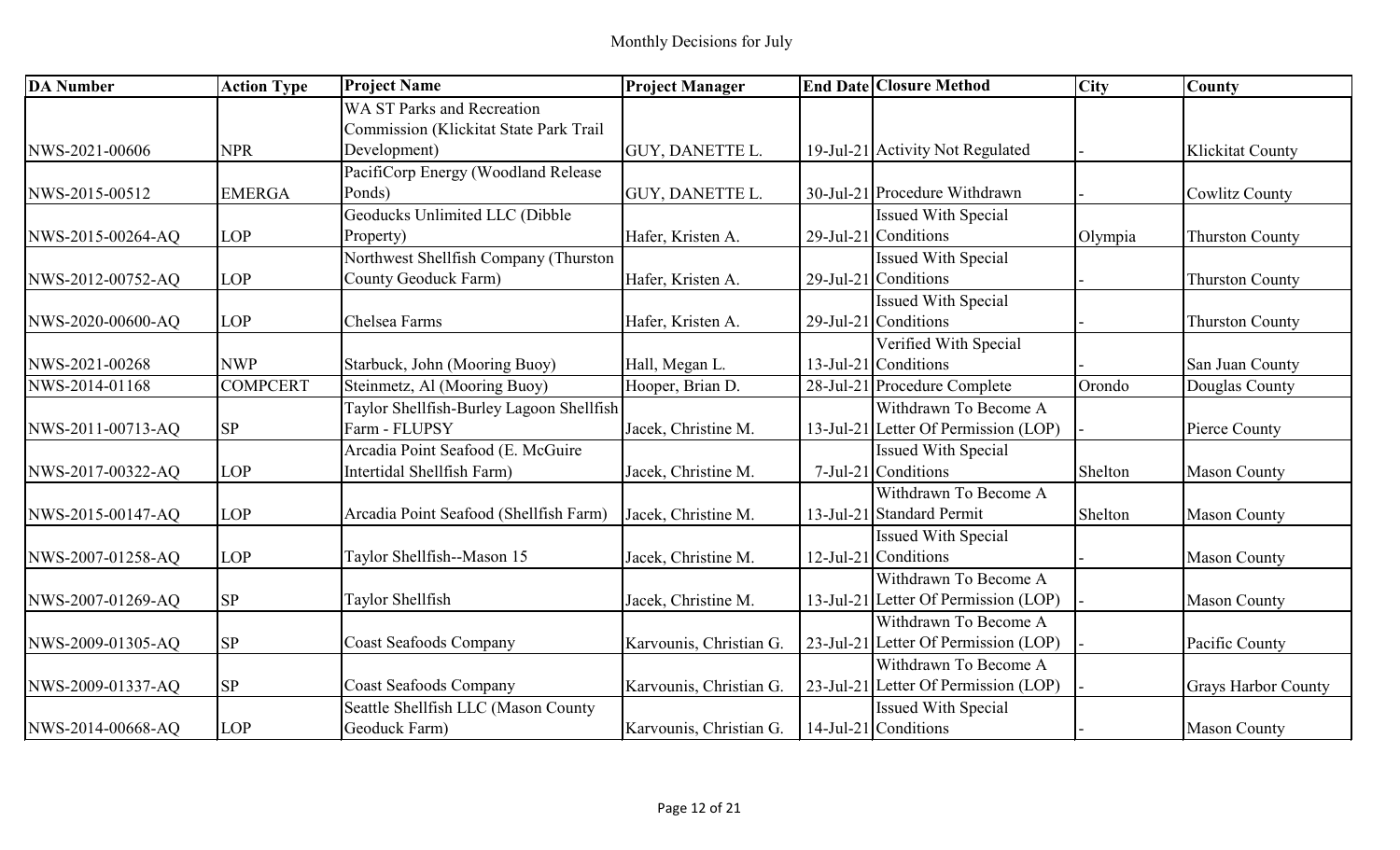| <b>DA Number</b>  | <b>Action Type</b> | <b>Project Name</b>                      | <b>Project Manager</b>  | <b>End Date Closure Method</b>       | <b>City</b> | County                     |
|-------------------|--------------------|------------------------------------------|-------------------------|--------------------------------------|-------------|----------------------------|
|                   |                    | Seattle Shellfish LLC (Harstine Real     |                         | <b>Issued With Special</b>           |             |                            |
| NWS-2015-00930-AQ | <b>LOP</b>         | <b>Estate Partners LLC)</b>              | Karvounis, Christian G. | $15$ -Jul-21 Conditions              |             | <b>Mason County</b>        |
|                   |                    |                                          |                         | <b>Issued With Special</b>           |             |                            |
| NWS-2010-00501-AQ | <b>LOP</b>         | Seattle Shellfish LLC                    | Karvounis, Christian G. | 14-Jul-21 Conditions                 |             | <b>Mason County</b>        |
|                   |                    |                                          |                         | <b>Issued With Special</b>           |             |                            |
| NWS-2009-01337-AQ | <b>LOP</b>         | <b>Coast Seafoods Company</b>            | Karvounis, Christian G. | 15-Jul-21 Conditions                 |             | <b>Grays Harbor County</b> |
|                   |                    |                                          |                         | <b>Issued With Special</b>           |             |                            |
| NWS-2009-01305-AQ | <b>LOP</b>         | <b>Coast Seafoods Company</b>            | Karvounis, Christian G. | $15$ -Jul-21 Conditions              |             | Pacific County             |
|                   |                    | WA Department of Fish and Wildlife       |                         | Withdrawn To Become A                |             |                            |
| NWS-2009-01506    | <b>NWP</b>         | (Point No Point Boat Ramp)               | Krenz, Daniel A.        | 28-Jul-21 Standard Permit            | Hansville   | <b>Kitsap County</b>       |
|                   |                    | Morris, Dave (Ramp and Float             |                         | Verified With Special                |             |                            |
| NWS-2017-00481    | <b>RGP</b>         | Installation)                            | Krenz, Daniel A.        | 9-Jul-21 Conditions                  |             | Pierce County              |
|                   |                    | WA Department of Fish and Wildlife       |                         |                                      |             |                            |
| NWS-2009-01506    | <b>SP</b>          | (Point No Point Boat Ramp)               | Krenz, Daniel A.        | 28-Jul-21 Denied Without Prejudice   | Hansville   | <b>Kitsap County</b>       |
|                   |                    |                                          |                         |                                      |             |                            |
| NWS-2019-00996    | <b>NWP</b>         | Newman, Alec (Bulkhead Replacement)      | Lee, Rory W.            | 29-Jul-21 Withdrawn By Applicant     |             | King County                |
|                   |                    | Snoqualmie, City of (Sandy Cove Park     |                         |                                      |             |                            |
| NWS-2020-00112    | <b>SP</b>          | <b>Bank Stabilization</b> )              | Lee, Rory W.            | 9-Jul-21 Withdrawn By Applicant      |             | <b>King County</b>         |
|                   |                    |                                          |                         | Withdrawn To Become A                |             |                            |
| NWS-2012-00584-AQ | <b>SP</b>          | Hama Hama Company                        | Long, Timothy M.        | 16-Jul-21 Letter Of Permission (LOP) | brinnon     | Jefferson County           |
|                   |                    | Taylor Shellfish (Dosewallips State      |                         | Issued With Special                  |             |                            |
| NWS-2009-01397-AQ | <b>LOP</b>         | Lease)                                   | Long, Timothy M.        | 29-Jul-21 Conditions                 |             | Jefferson County           |
|                   |                    | Seattle Shellfish LLC (Kissick Shellfish |                         | Withdrawn To Become A                |             |                            |
| NWS-2021-00138-AQ | <b>SP</b>          | Farm)                                    | Long, Timothy M.        | 14-Jul-21 Letter Of Permission (LOP) |             | <b>Thurston County</b>     |
|                   |                    |                                          |                         | Withdrawn For Lack Of                |             |                            |
| NWS-2009-01212-AQ | <b>SP</b>          | Heckes Oyster Co.                        | Long, Timothy M.        | 29-Jul-21 Applicant Response         |             | Pacific County             |
|                   |                    |                                          |                         | Withdrawn For Lack Of                |             |                            |
| NWS-2009-01209-AQ | <b>SP</b>          | Heckes Oyster Co.                        | Long, Timothy M.        | 29-Jul-21 Applicant Response         |             | Pacific County             |
|                   |                    |                                          |                         | Withdrawn For Lack Of                |             |                            |
| NWS-2009-01238-AQ | SP                 | Heckes Clams Inc.                        | Long, Timothy M.        | 29-Jul-21 Applicant Response         |             | Pacific County             |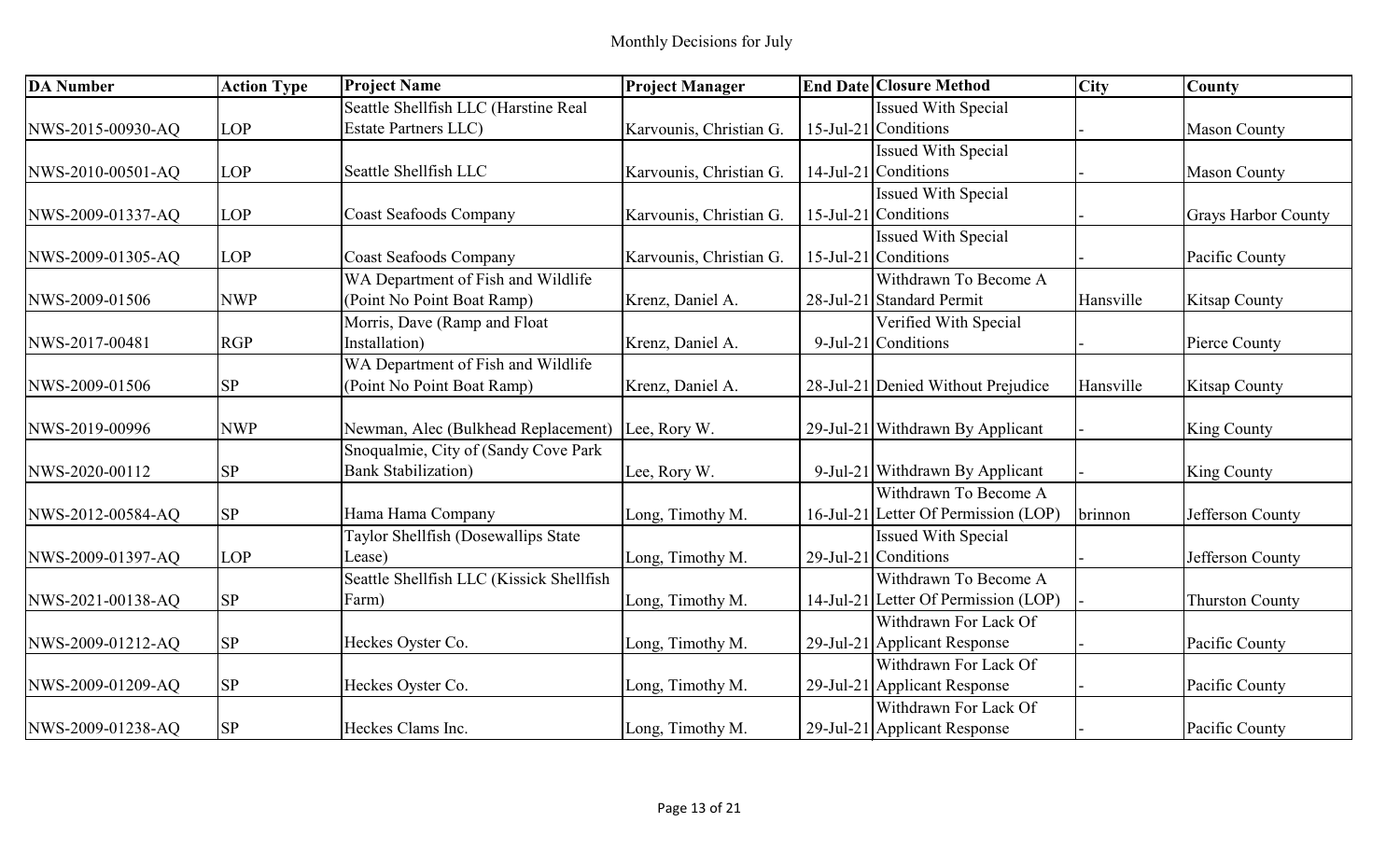| <b>DA Number</b>  | <b>Action Type</b> | <b>Project Name</b>                      | <b>Project Manager</b> | <b>End Date Closure Method</b>   | <b>City</b> | County               |
|-------------------|--------------------|------------------------------------------|------------------------|----------------------------------|-------------|----------------------|
|                   |                    |                                          |                        | Withdrawn To Become A            |             |                      |
| NWS-2007-01505-AQ | <b>LOP</b>         | Station House Oyster Co.--Pacific 17     | Long, Timothy M.       | 13-Jul-21 Standard Permit        |             | Pacific County       |
|                   |                    |                                          |                        | <b>Issued With Special</b>       |             |                      |
| NWS-2017-00959-AQ | <b>LOP</b>         | Goose Point (Willapa Bay, FLUPSY)        | Long, Timothy M.       | $23$ -Jul-21 Conditions          |             | Pacific County       |
|                   |                    | Kent, City of (Mill Creek Re-            |                        |                                  |             |                      |
| NWS-2018-00726    | <b>SP</b>          | establishment)                           | Mcdermott, Kristin L.  | 15-Jul-21 Withdrawn By Applicant |             | King County          |
|                   |                    | Ostenson, Dana (Woodbridge Buildings     |                        |                                  |             |                      |
| NWS-2017-01077    | <b>NWP</b>         | A & B                                    | Mcdermott, Kristin L.  | 27-Jul-21 Withdrawn              |             | <b>King County</b>   |
| NWS-2021-00298    | <b>UNAUTHACT</b>   | Chappel Springs Debris Removal           | Mcdermott, Kristin L.  | 6-Jul-21 No Further Action       |             | King County          |
|                   |                    | Yakima, City of (Naches River Water      |                        | Verified With Special            |             |                      |
| NWS-2018-00867    | <b>NWP</b>         | Intake)                                  | Moore, David J.        | 14-Jul-21 Conditions             |             | Yakima County        |
|                   |                    | Confederated Tribes and Bands of The     |                        |                                  |             |                      |
|                   |                    | Yakama Nation (Starvation Flats Upland   |                        | Verified With Special            |             |                      |
| NWS-2021-00306    | <b>NWP</b>         | Meadow Restoration - Phase II)           | Moore, David J.        | $29$ -Jul-21 Conditions          |             | Yakima County        |
|                   |                    | Walla Walla County Conservation          |                        |                                  |             |                      |
|                   |                    | District (Walla Walla River Restoration  |                        | Verified With Special            |             |                      |
| NWS-2021-00312    | <b>NWP</b>         | RM 35.5)                                 | Moore, David J.        | 26-Jul-21 Conditions             |             | Walla Walla County   |
|                   |                    | City of Walla Walla Public Works         |                        |                                  |             |                      |
|                   |                    | Department (N Wilbur Bridge Scour        |                        | Verified With Special            |             |                      |
| NWS-2021-00417    | <b>NWP</b>         | Repair)                                  | Moore, David J.        | $14$ -Jul-21 Conditions          |             | Walla Walla County   |
|                   |                    | Anabranch Solutions LLC (Tumalum         |                        | Verified With Special            |             |                      |
| NWS-2021-00498    | <b>NWP</b>         | <b>Creek Beaver Restoration Project)</b> | Moore, David J.        | 28-Jul-21 Conditions             |             | Columbia County      |
|                   |                    | Nutrien Kennewick Fertilizer             |                        | Verified With Special            |             |                      |
| NWS-2021-00555    | <b>NWP</b>         | <b>Operations (Sediment Sampling)</b>    | Moore, David J.        | 7-Jul-21 Conditions              |             | <b>Benton County</b> |
|                   |                    | Bureau of Indian Affairs (Wapato         |                        |                                  |             |                      |
| NWS-2021-00624    | <b>NWP</b>         | <b>Headworks Rehabilitation)</b>         | Moore, David J.        | 26-Jul-21 Withdrawn              |             | Yakima County        |
|                   |                    | Bureau of Indian Affairs (Wapato         |                        |                                  |             |                      |
| NWS-2021-00624    | <b>NWP</b>         | <b>Headworks Rehabilitation)</b>         | Moore, David J.        | 26-Jul-21 Withdrawn              |             | Yakima County        |
|                   |                    | Bureau of Indian Affairs (Wapato         |                        |                                  |             |                      |
| NWS-2021-00624    | <b>NWP</b>         | <b>Headworks Rehabilitation</b> )        | Moore, David J.        | 26-Jul-21 Withdrawn              |             | Yakima County        |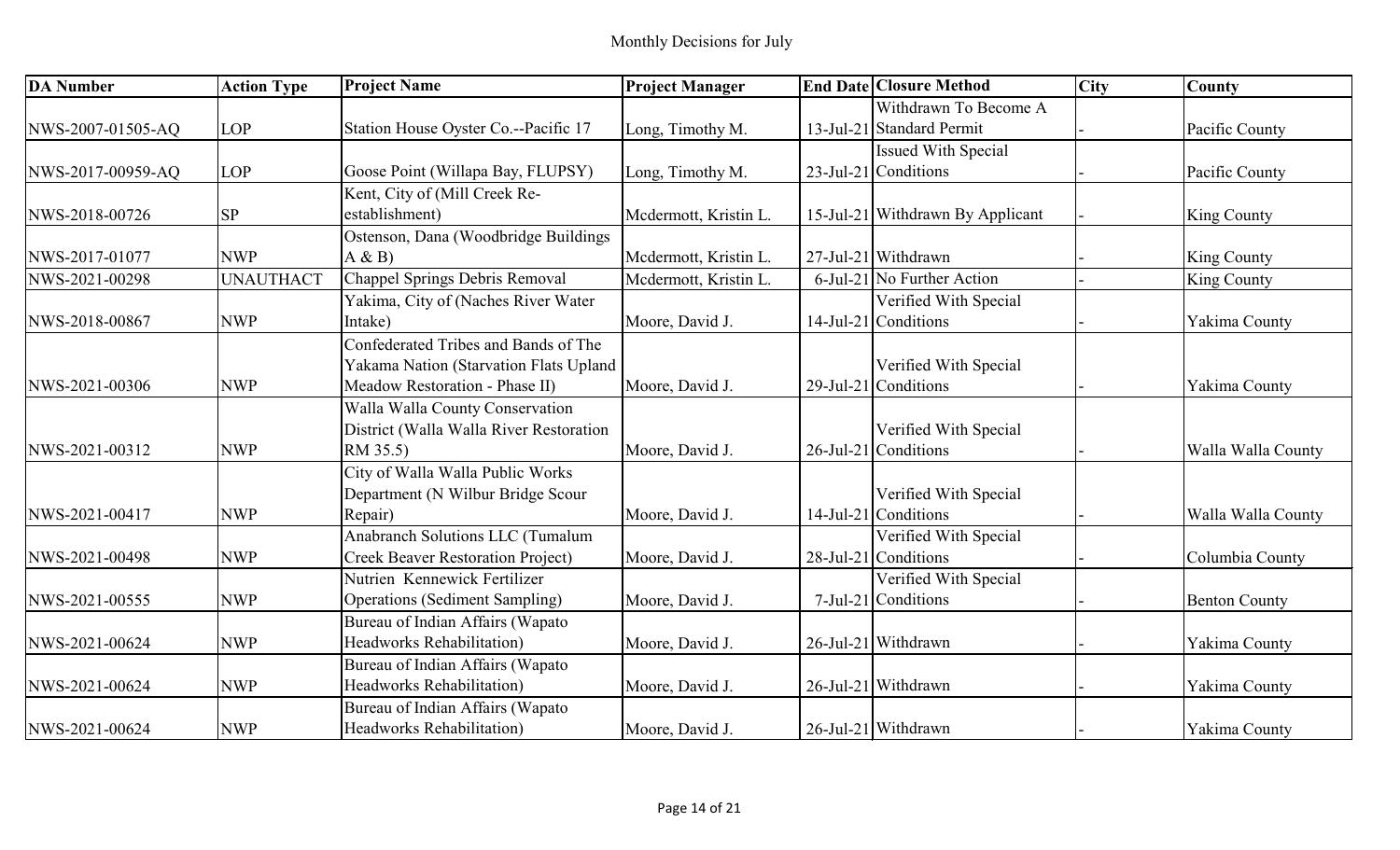| <b>DA</b> Number  | <b>Action Type</b> | <b>Project Name</b>                   | <b>Project Manager</b> | <b>End Date Closure Method</b>             | <b>City</b> | County                 |
|-------------------|--------------------|---------------------------------------|------------------------|--------------------------------------------|-------------|------------------------|
|                   |                    | National Park Service, Lake Roosevelt |                        | Verified Without Special                   |             |                        |
| NWS-2021-00627    | <b>NWP</b>         | NRA (Seawall)                         | Moore, David J.        | 9-Jul-21 Conditions                        |             | <b>Lincoln County</b>  |
|                   |                    | Pugh, Bentley (Boatlift and Gangway   |                        | Verified Without Special                   |             |                        |
| NWS-2021-00648    | <b>NWP</b>         | Replacement)                          | Moore, David J.        | 19-Jul-21 Conditions                       |             | Douglas County         |
|                   |                    | Autumn Mountain Development, Inc      |                        |                                            |             |                        |
|                   |                    | (Sandcastle Community Pier; Columbia  |                        |                                            |             |                        |
| NWS-2013-01240    | <b>COMPCERT</b>    | River)                                | Moore, David J.        | 2-Jul-21 Procedure Complete                |             | Douglas County         |
|                   |                    | McCann, Tim (McCann/Mulligan          |                        |                                            |             |                        |
| NWS-2016-00590    | <b>COMPCERT</b>    | <b>Boatlift Project)</b>              | Moore, David J.        | 2-Jul-21 Procedure Complete                |             | Douglas County         |
|                   |                    | Dayton, City of (1st Street Bridge    |                        |                                            |             |                        |
| NWS-2021-00653    | <b>NPR</b>         | Repair)                               | Moore, David J.        | 7-Jul-21 Activity Exempt                   |             | Columbia County        |
|                   |                    | McCauley, Patrick (McCauley           |                        |                                            |             |                        |
| NWS-2018-00343    | <b>COMPCERT</b>    | Bacigalupi Joint use Dock &Boatlifts) | Moore, David J.        | 12-Jul-21 Procedure Complete               |             | Douglas County         |
|                   |                    | FEMA (Wolf Fork Bank Stabilization    |                        |                                            |             |                        |
| NWS-2021-00104    | <b>NPR</b>         | and Road Repairs)                     | Moore, David J.        | 12-Jul-21 Activity Exempt                  |             | Columbia County        |
|                   |                    | Columbia County (Robinson Fork Road   |                        |                                            |             |                        |
| NWS-2021-00127    | <b>NPR</b>         | Repairs)                              | Moore, David J.        | 12-Jul-21 Activity Exempt                  |             | Columbia County        |
| NWS-2021-00689    | <b>NPR</b>         | Miller, Brian (Channel Modification)  | Moore, David J.        | $\overline{14}$ -Jul-21 Activity Exempt    |             | <b>Lincoln County</b>  |
|                   |                    | WDFW (Chief Joseph Wildlife Area      |                        |                                            |             |                        |
| NWS-2021-00717    | <b>LOP</b>         | Access Road Repair)                   | Moore, David J.        | 23-Jul-21 Withdrawn                        |             | <b>Asotin County</b>   |
|                   |                    | Johnstone Lindsay (Ewan Kamiache      |                        |                                            |             |                        |
| NWS-2021-00730    | <b>NPR</b>         | Creek Project Phase 2)                | Moore, David J.        | 26-Jul-21 Activity Exempt                  |             | Whitman County         |
| NWS-2016-00743    | <b>COMPCERT</b>    | Maffeo, George and Barbara (Boatlift) | Moore, David J.        | $\overline{23}$ -Jul-21 Procedure Complete | Entiat      | <b>Chelan County</b>   |
|                   |                    |                                       |                        |                                            |             |                        |
|                   |                    | Mid Columbia Fisheries (Yakima River  |                        | Verified Without Special                   |             |                        |
| NWS-2018-00282    | <b>NWP</b>         | Side Channel @ Bull Canal Diversion)  | Moore, David J.        | $26$ -Jul-21 Conditions                    |             | <b>Kittitas County</b> |
|                   |                    | Waitsburg, City of (Coppei Creek Dike |                        |                                            |             |                        |
| NWS-2021-00733    | <b>NPR</b>         | Repair)                               | Moore, David J.        | 27-Jul-21 Activity Exempt                  |             | Walla Walla County     |
|                   |                    |                                       |                        | Issued With Special                        |             |                        |
| NWS-2007-01219-AQ | <b>LOP</b>         | Seattle Shellfish LLC--Glaser Lease   | Murphy, Allison C.     | 8-Jul-21 Conditions                        |             | <b>Mason County</b>    |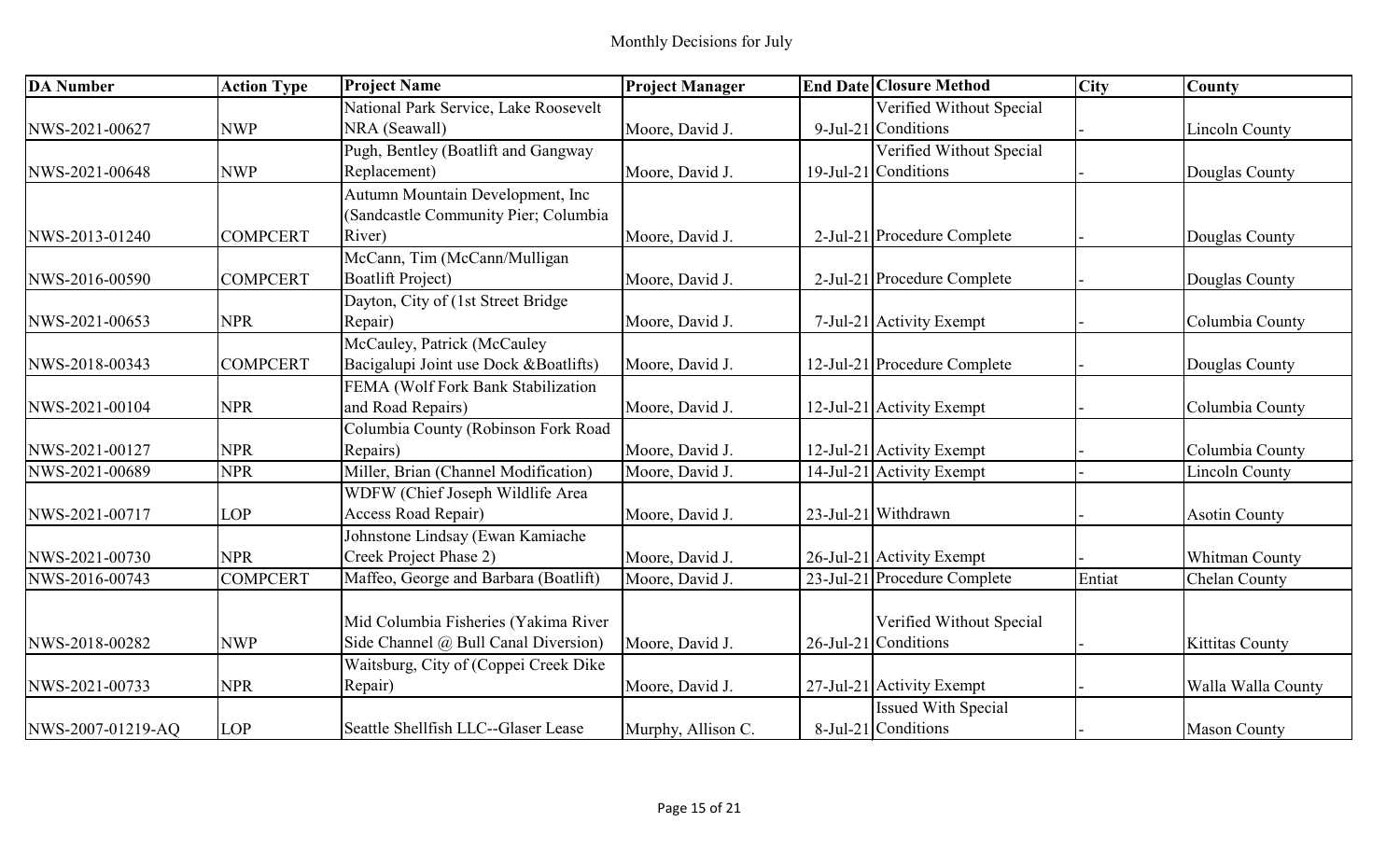| <b>DA Number</b>  | <b>Action Type</b> | <b>Project Name</b>                                        | <b>Project Manager</b> | <b>End Date Closure Method</b>       | <b>City</b> | <b>County</b>          |
|-------------------|--------------------|------------------------------------------------------------|------------------------|--------------------------------------|-------------|------------------------|
|                   |                    |                                                            |                        | Verified With Special                |             |                        |
| NWS-2016-00022-AQ | <b>NWP</b>         | Seattle Oyster Co                                          | Murphy, Allison C.     | $9$ -Jul-21 Conditions               |             | <b>Mason County</b>    |
|                   |                    | Sandy Hook Yacht Club Estates, Inc.                        |                        | Issued With Special                  |             |                        |
| NWS-2018-00181    | <b>SP</b>          | (Dreging Project)                                          | Nadjkovic, Amanda N.   | 22-Jul-21 Conditions                 |             | <b>Island County</b>   |
|                   |                    | NorthPoint Development (Cascade                            |                        | <b>Issued With Special</b>           |             |                        |
| NWS-2020-00571    | <b>SP</b>          | Logistics Park)                                            | Nadjkovic, Amanda N.   | 14-Jul-21 Conditions                 |             | Snohomish County       |
|                   |                    | Arlington, City of (Public Works Culvert                   |                        | Withdrawn For Lack Of                |             |                        |
| NWS-2020-01103    | <b>NWP</b>         | Replacement, Channel Modification)                         | Nadjkovic, Amanda N.   | 15-Jul-21 Applicant Response         |             | Snohomish County       |
| NWS-2021-00005    | <b>OUTRCH</b>      | General Outreach                                           | <b>NWS UNASSIGNED</b>  | 21-Jul-21 Procedure Complete         |             |                        |
|                   |                    |                                                            |                        | Issued With Special                  |             |                        |
| NWS-2008-00520-AQ | <b>LOP</b>         | Taylor Shellfish                                           | Ostrofsky, Tarrie L.   | 9-Jul-21 Conditions                  |             | <b>Mason County</b>    |
|                   |                    |                                                            |                        | <b>Issued With Special</b>           |             |                        |
| NWS-2008-00522-AQ | <b>LOP</b>         | Taylor Shellfish - Mason 36                                | Ostrofsky, Tarrie L.   | 9-Jul-21 Conditions                  |             | <b>Mason County</b>    |
|                   |                    |                                                            |                        | <b>Issued With Special</b>           |             |                        |
| NWS-2008-00525-AQ | <b>LOP</b>         | Taylor Shellfish - King Lease                              | Ostrofsky, Tarrie L.   | $14$ -Jul-21 Conditions              |             | <b>Mason County</b>    |
|                   |                    |                                                            |                        | <b>Issued With Special</b>           |             |                        |
| NWS-2007-01273-AQ | <b>LOP</b>         | Wallin's Oysters & Clams                                   | Ostrofsky, Tarrie L.   | $23$ -Jul-21 Conditions              |             | <b>Mason County</b>    |
|                   |                    |                                                            |                        | <b>Issued With Special</b>           |             |                        |
| NWS-2007-01176-AQ | <b>LOP</b>         | Wallin's Oysters & Clams LLC--Mason 1 Ostrofsky, Tarrie L. |                        | $23$ -Jul-21 Conditions              | Shelton     | <b>Mason County</b>    |
|                   |                    |                                                            |                        | <b>Issued With Special</b>           |             |                        |
| NWS-2007-01181-AQ | <b>LOP</b>         | Sound Shellfish                                            | Ostrofsky, Tarrie L.   | 29-Jul-21 Conditions                 |             | <b>Mason County</b>    |
|                   |                    | Totten Rock Shellfish - Totten Inlet                       |                        | <b>Issued With Special</b>           |             |                        |
| NWS-2021-00170-AQ | <b>LOP</b>         | Leases                                                     | Ostrofsky, Tarrie L.   | 23-Jul-21 Conditions                 |             | <b>Mason County</b>    |
|                   |                    | Taylor Shellfish - PNW Aquaculture,                        |                        |                                      |             |                        |
| NWS-2015-00019-AQ | <b>COMPCERT</b>    | ChangMook                                                  | Ostrofsky, Tarrie L.   | 19-Jul-21 Procedure Complete         | Olympia     | <b>Thurston County</b> |
|                   |                    |                                                            |                        | Withdrawn To Become A                |             |                        |
| NWS-2007-01150-AQ | <b>SP</b>          | Rock Point Oyster Co. Inc.                                 | Payne, Aric J.         | 28-Jul-21 Letter Of Permission (LOP) |             | Jefferson County       |
|                   |                    | Skagit Dike and drainage District #25,                     |                        | Verified With Special                |             |                        |
| NWS-2019-00365    | <b>NWP</b>         | Floodgate Replacement                                      | PERRY, RANDEL J.       | 6-Jul-21 Conditions                  |             | <b>Skagit County</b>   |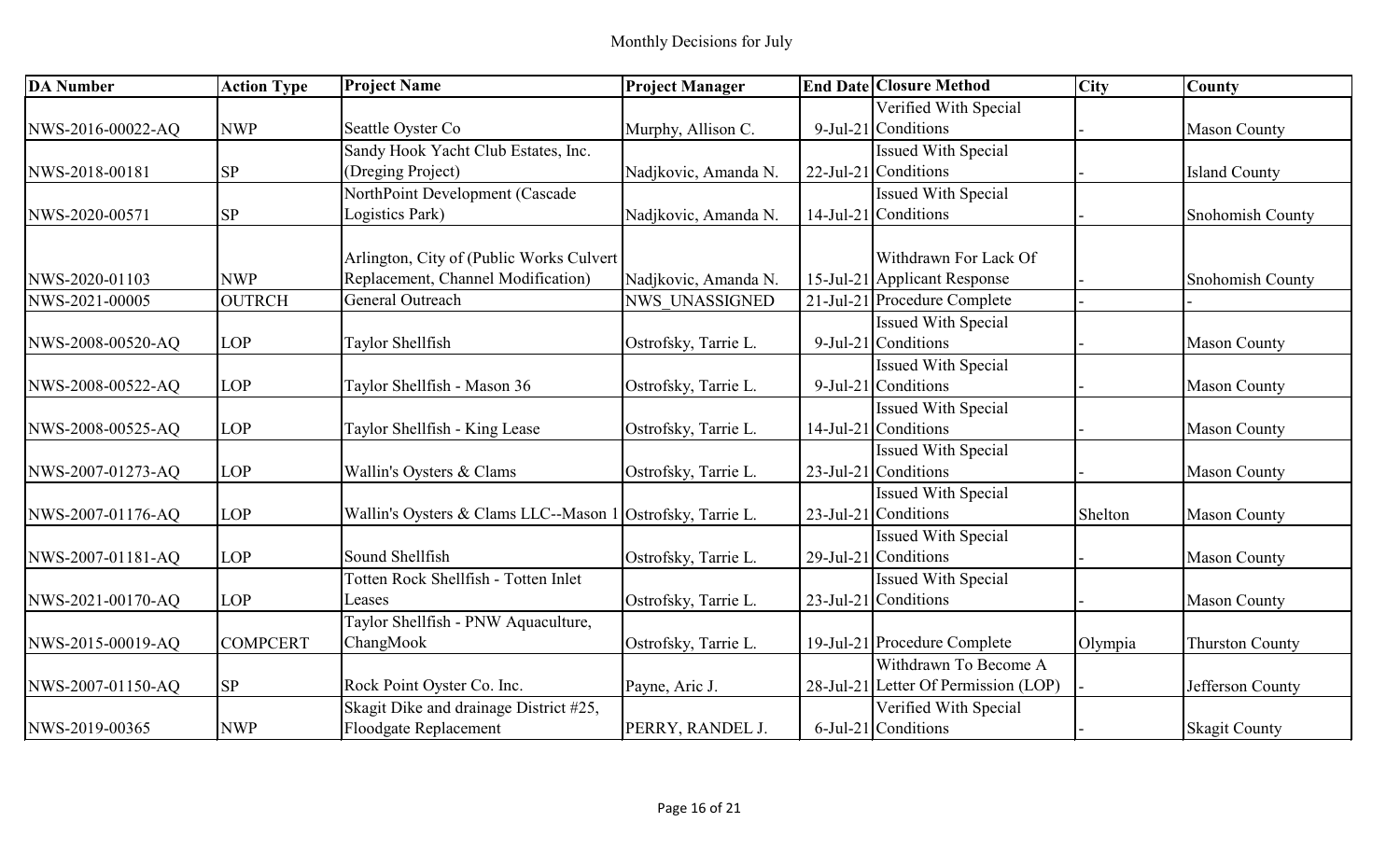| <b>DA</b> Number  | <b>Action Type</b> | <b>Project Name</b>                    | <b>Project Manager</b> | <b>End Date Closure Method</b>       | <b>City</b> | <b>County</b>          |
|-------------------|--------------------|----------------------------------------|------------------------|--------------------------------------|-------------|------------------------|
|                   |                    | Skagit River System Cooperative        |                        | Verified With Special                |             |                        |
| NWS-2021-00303    | <b>NWP</b>         | (Barnaby Phase 1 Restoration)          | PERRY, RANDEL J.       | 6-Jul-21 Conditions                  |             | <b>Skagit County</b>   |
|                   |                    | Nooksack Indian Tribe (Maple Creek     |                        | Verified With Special                |             |                        |
| NWS-2021-00493    | <b>NWP</b>         | Restoration)                           | PERRY, RANDEL J.       | 13-Jul-21 Conditions                 |             | <b>Whatcom County</b>  |
|                   |                    | Abulnaga, Baha (Commercial Land        |                        | Withdrawn Due To No                  |             |                        |
| NWS-2021-00492    | <b>NWP</b>         | Clearing)                              | PERRY, RANDEL J.       | 2-Jul-21 Permit Required (NPR)       |             | <b>Whatcom County</b>  |
|                   |                    |                                        |                        | Withdrawn For Lack Of                |             |                        |
| NWS-2021-00556    | <b>RGP</b>         | Giard, Ronald (Joint Use Dock)         | PERRY, RANDEL J.       | 21-Jul-21 Applicant Response         |             | <b>Skagit County</b>   |
|                   |                    |                                        |                        | Verified With Special                |             |                        |
| NWS-2021-00561    | <b>NWP</b>         | <b>Whatcom Land Trust</b>              | PERRY, RANDEL J.       | 29-Jul-21 Conditions                 |             | <b>Whatcom County</b>  |
|                   |                    | Skagit County Dike District 4 (Dike    |                        | Verified With Special                |             |                        |
| NWS-2021-00225    | <b>NWP</b>         | Repairs)                               | PERRY, RANDEL J.       | 6-Jul-21 Conditions                  |             | <b>Skagit County</b>   |
|                   |                    | The R J Group on behalf of Mersey, LLC |                        |                                      |             |                        |
| NWS-2015-00737    | <b>PERMITMOD</b>   | (Residential Development)              | PERRY, RANDEL J.       | 14-Jul-21 Permit Modified            |             | <b>Whatcom County</b>  |
|                   |                    | Bellingham Public Works Dept. (Little  |                        | <b>Extension of Time And</b>         |             |                        |
| NWS-2016-00764    | <b>PERMITMOD</b>   | Squalicum Estuary)                     | PERRY, RANDEL J.       | 14-Jul-21 Permit Modified            |             | <b>Whatcom County</b>  |
|                   |                    | BP Cherry Point Refinery (Security     |                        |                                      |             |                        |
| NWS-2021-00763    | <b>NPR</b>         | Camera Pole)                           | PERRY, RANDEL J.       | 30-Jul-21 Activity Not Regulated     |             | <b>Whatcom County</b>  |
|                   |                    | Skagit County Drainagr and Irrigation  |                        | <b>Extension of Time</b>             |             |                        |
| NWS-2008-01459-NO | <b>PERMITMOD</b>   | Improvement District #19               | PERRY, RANDEL J.       | 29-Jul-21 Authorized                 |             | <b>Skagit County</b>   |
|                   |                    |                                        |                        | Withdrawn To Become A                |             |                        |
| NWS-2007-01453-AQ | <b>SP</b>          | Wiegardt & Sons Inc.                   | Reile, Benjamin D.     | 12-Jul-21 Letter Of Permission (LOP) |             | Pacific County         |
|                   |                    |                                        |                        | Withdrawn To Become A                |             |                        |
| NWS-2009-01567-AQ | <b>SP</b>          | Seattle Shellfish                      | Rivera, Joseph N.      | 12-Jul-21 Letter Of Permission (LOP) |             | <b>Thurston County</b> |
|                   |                    |                                        |                        | Withdrawn To Become A                |             |                        |
| NWS-2009-01565-AQ | <b>SP</b>          | Seattle Shellfish                      | Rivera, Joseph N.      | 12-Jul-21 Letter Of Permission (LOP) | Olympia     | <b>Thurston County</b> |
|                   |                    |                                        |                        | Withdrawn To Become A                |             |                        |
| NWS-2009-01566-AQ | <b>SP</b>          | Seattle Shellfish                      | Rivera, Joseph N.      | 12-Jul-21 Letter Of Permission (LOP) |             | <b>Thurston County</b> |
|                   |                    |                                        |                        | Verified With Special                |             |                        |
| NWS-2021-00031    | <b>NWP</b>         | Lott, Jordan (Pier, ramp, dock)        | Rogers, Kelsey N.      | 27-Jul-21 Conditions                 |             | King County            |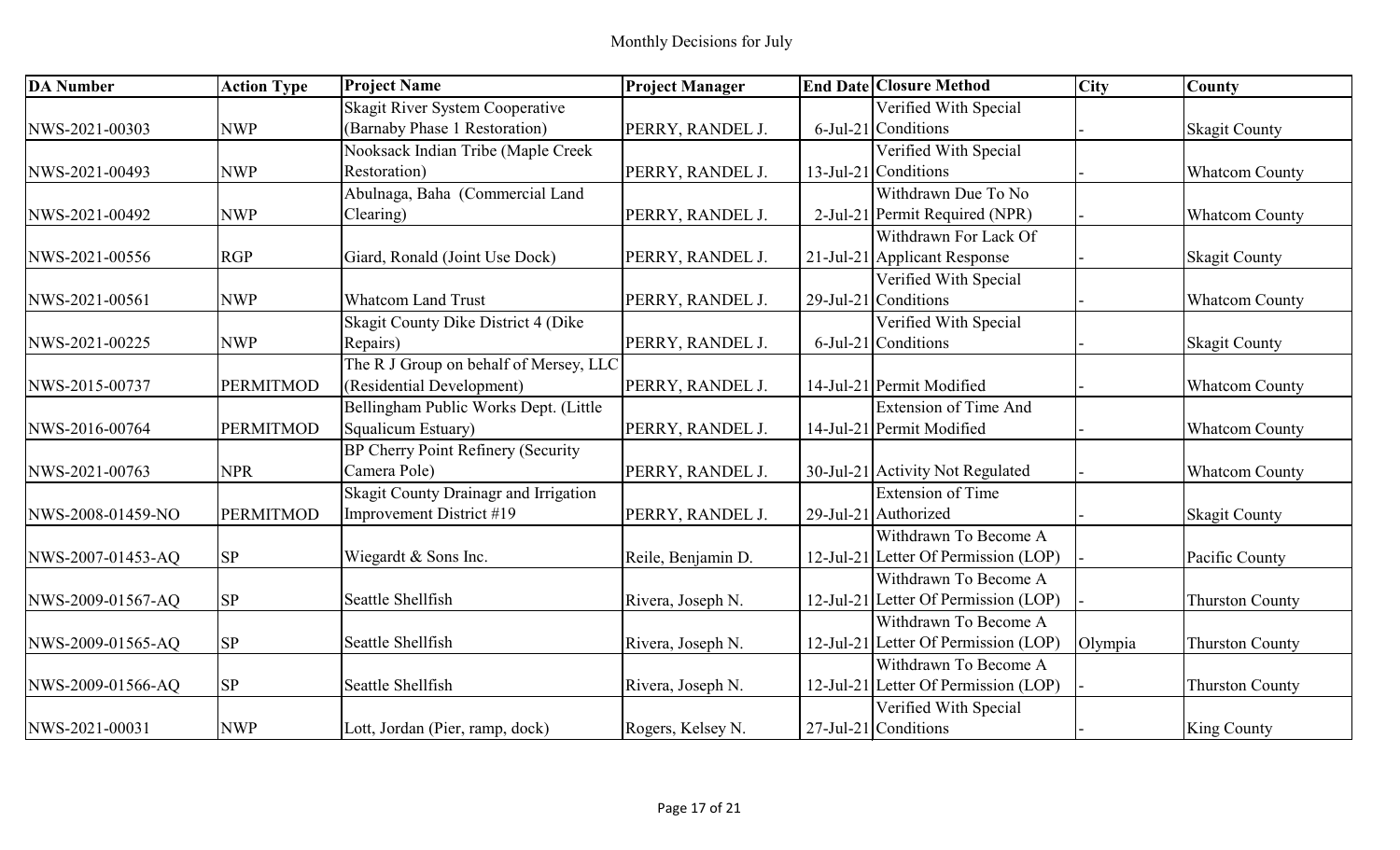| <b>DA Number</b>  | <b>Action Type</b> | <b>Project Name</b>                    | <b>Project Manager</b>  | <b>End Date Closure Method</b>       | <b>City</b> | <b>County</b>        |
|-------------------|--------------------|----------------------------------------|-------------------------|--------------------------------------|-------------|----------------------|
|                   |                    |                                        |                         | <b>Issued With Special</b>           |             |                      |
| NWS-2021-00076    | <b>LOP</b>         | Kittilsby Lisa (Pier Extension)        | Rogers, Kelsey N.       | 28-Jul-21 Conditions                 |             | King County          |
|                   |                    |                                        |                         | Withdrawn For Lack Of                |             |                      |
| NWS-2018-00799    | <b>NWP</b>         | Harris, Virginia (Pier Repair)         | Rogers, Kelsey N.       | 16-Jul-21 Applicant Response         |             | King County          |
|                   |                    |                                        |                         | Withdrawn For Lack Of                |             |                      |
| NWS-2021-00343    | <b>LOP</b>         | Sharp, Drew (Pier and Bulkhead)        | Rogers, Kelsey N.       | 16-Jul-21 Applicant Response         |             | <b>King County</b>   |
| NWS-2021-00413    | <b>NPR</b>         | Gottesman, Shannon (Pier Repair)       | Rogers, Kelsey N.       | 13-Jul-21 Activity Not Regulated     |             | King County          |
|                   |                    | Nash, Deborah (Boatlift Replacement    |                         | Verified With Special                |             |                      |
| NWS-2021-00290    | <b>NWP</b>         | and Installation                       | Rogers, Kelsey N.       | 22-Jul-21 Conditions                 |             | <b>King County</b>   |
| NWS-2021-00524    | <b>NPR</b>         | Raman, Suri (Pier Repair)              | Rogers, Kelsey N.       | 13-Jul-21 Activity Not Regulated     |             | King County          |
|                   |                    |                                        |                         | Verified With Special                |             |                      |
| NWS-2021-00039    | <b>NWP</b>         | Kim, Ben (Mooring Buoy)                | Rogers, Kelsey N.       | $13$ -Jul-21 Conditions              |             | <b>Skagit County</b> |
|                   |                    |                                        |                         | <b>Issued With Special</b>           |             |                      |
| NWS-2007-01213-AQ | <b>SP</b>          | Jamestown S'Klallam Tribe--Clallam     | Sanguinetti, Pamela A.  | $27$ -Jul-21 Conditions              |             | Clallam County       |
|                   |                    | <b>Clallam County Roads Department</b> |                         | Verified Without Special             |             |                      |
| NWS-2020-00149    | <b>NWP</b>         | (Culvert Replacement)                  | Sanguinetti, Pamela A.  | $28$ -Jul-21 Conditions              |             | Clallam County       |
| NWS-2020-00379    | <b>PREAPPCONS</b>  | Westler, Robin and Robert              | Sanguinetti, Pamela A.  | 13-Jul-21 Permit Required            | port ludlow | Jefferson County     |
|                   |                    | Federal Highways Administration (Mora  |                         | Permit Requirement                   |             |                      |
| NWS-2021-00474    | <b>PREAPPCONS</b>  | Road)                                  | Sanguinetti, Pamela A.  | 15-Jul-21 Unknown                    |             |                      |
|                   |                    |                                        |                         | Permit Requirement                   |             |                      |
| NWS-2021-00557    | <b>PREAPPCONS</b>  | Jefferson County Public Works          | Sanguinetti, Pamela A.  | 9-Jul-21 Unknown                     |             | Jefferson County     |
|                   |                    |                                        |                         | Verified With Special                |             |                      |
| NWS-2021-00662    | <b>NWP</b>         | Geisert, Frederick (Dock Repair)       | Sanguinetti, Pamela A.  | 26-Jul-21 Conditions                 |             | Clallam County       |
|                   |                    | Jefferson County, Community            |                         | Permit Requirement                   |             |                      |
| NWS-2021-00679    | <b>PREAPPCONS</b>  | Development                            | Sanguinetti, Pamela A.  | 9-Jul-21 Unknown                     |             | Jefferson County     |
|                   |                    |                                        |                         | Withdrawn To Become A                |             |                      |
| NWS-2009-01297-AQ | <b>NWP</b>         | <b>Coast Seafoods Company</b>          | Schroeder, Christina L. | 6-Jul-21 Letter Of Permission (LOP)  |             | Pacific County       |
|                   |                    |                                        |                         | Withdrawn To Become A                |             |                      |
| NWS-2009-00642-AO | <b>SP</b>          | Babare Bros. Inc (Dabob Aquaculture)   | Sentner, Thomas F.      | 26-Jul-21 Letter Of Permission (LOP) |             | Jefferson County     |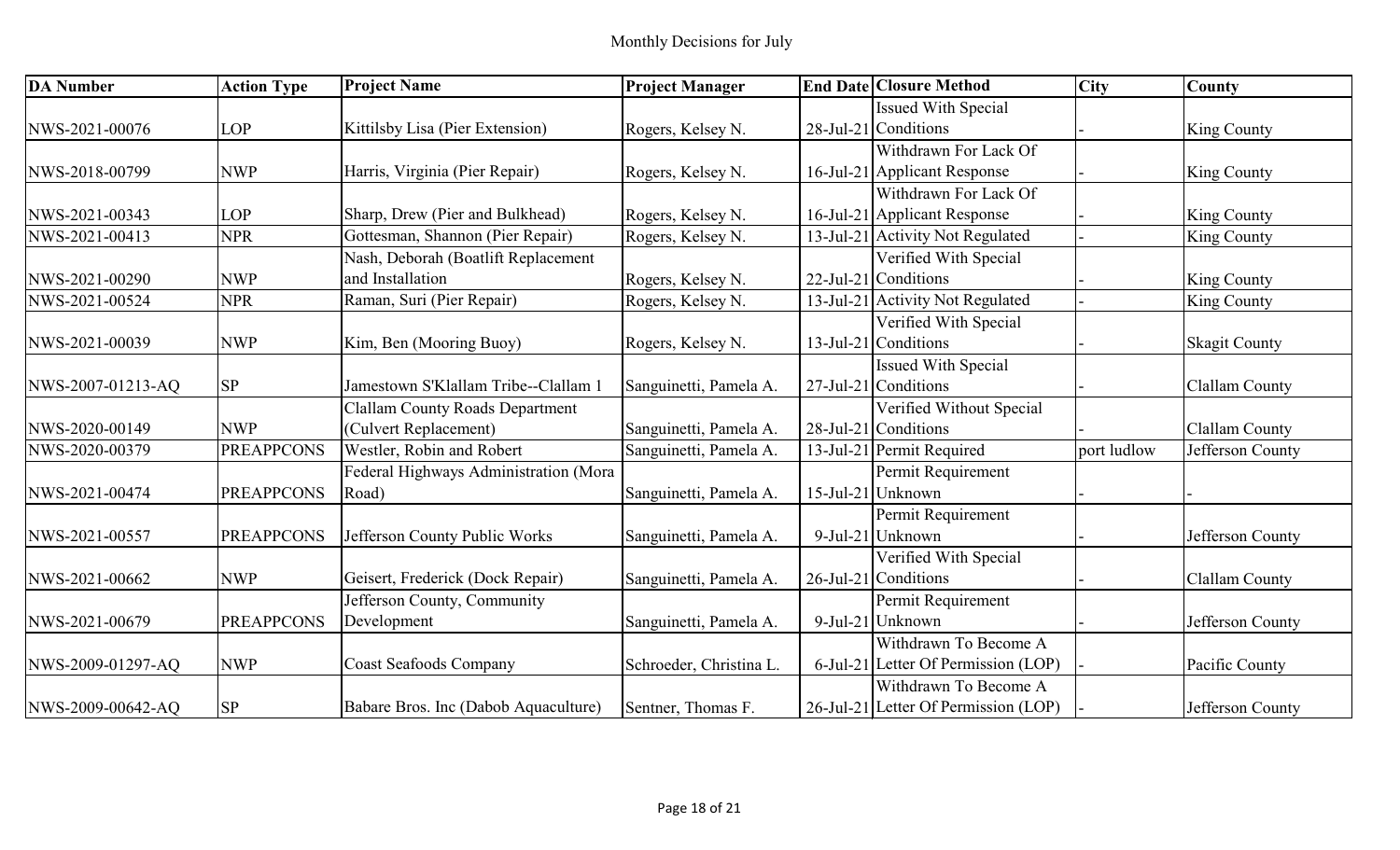| <b>DA Number</b>  | <b>Action Type</b> | <b>Project Name</b>                         | <b>Project Manager</b> | <b>End Date Closure Method</b> | <b>City</b> | <b>County</b>          |
|-------------------|--------------------|---------------------------------------------|------------------------|--------------------------------|-------------|------------------------|
|                   |                    |                                             |                        |                                |             |                        |
|                   |                    | Shoalwater Bay Indian Tribe dba Willapa     |                        | <b>Issued With Special</b>     |             |                        |
| NWS-2020-01035-AQ | <b>LOP</b>         | Bay Enterprises (Shellfish Farm)            | Sentner, Thomas F.     | $2$ -Jul-21 Conditions         |             | Pacific County         |
|                   |                    | Zimmerman Shellfish (PNB Farms              |                        | <b>Issued With Special</b>     |             |                        |
| NWS-2012-00164-AQ | <b>LOP</b>         | Lease)                                      | Sherman, Benjamin C.   | $2$ -Jul-21 Conditions         | Olympia     | <b>Thurston County</b> |
|                   |                    |                                             |                        | <b>Issued With Special</b>     |             |                        |
| NWS-2010-00090-AQ | <b>LOP</b>         | Fisherport LLC                              | Sherman, Benjamin C.   | $19$ -Jul-21 Conditions        |             | <b>Thurston County</b> |
|                   |                    |                                             |                        | <b>Issued With Special</b>     |             |                        |
| NWS-2007-01164-AQ | <b>LOP</b>         | Fisherport LLC                              | Sherman, Benjamin C.   | 16-Jul-21 Conditions           |             | <b>Thurston County</b> |
|                   |                    |                                             |                        | Verified With Special          |             |                        |
| NWS-2013-01235-AQ | <b>NWP</b>         | Transocean Seafoods                         | Smith, Amiee P.        | 9-Jul-21 Conditions            |             | <b>Island County</b>   |
|                   |                    | Skagit Bay Shellfish Farms INC              |                        | Verified With Special          |             |                        |
| NWS-2020-00969-AQ | <b>NWP</b>         | (Aquaculture North)                         | Smith, Amiee P.        | $9$ -Jul-21 Conditions         |             | <b>Skagit County</b>   |
|                   |                    |                                             |                        | Verified With Special          |             |                        |
| NWS-2013-01235-AQ | <b>NWP</b>         | Transocean Seafoods                         | Smith, Amiee P.        | $9$ -Jul-21 Conditions         |             | <b>Island County</b>   |
|                   |                    | Swinomish Indian Tribal Community           |                        | Verified With Special          |             |                        |
| NWS-2017-00785-AQ | <b>NWP</b>         | (Similk aquaculture)                        | Smith, Ronnie D.       | $9$ -Jul-21 Conditions         |             | <b>Skagit County</b>   |
|                   |                    | Swinomish Indian Tribal Community           |                        | Verified With Special          |             |                        |
| NWS-2017-00785-AQ | <b>NWP</b>         | (Similk aquaculture)                        | Smith, Ronnie D.       | 9-Jul-21 Conditions            |             | <b>Skagit County</b>   |
|                   |                    | Lapinski, John and Anjali (Overwater        |                        | Verified With Special          |             |                        |
| NWS-2018-00842    | <b>RGP</b>         | structure, boat lift, and pocket beach)     | Stanford, Samantha M.  | 8-Jul-21 Conditions            |             | <b>Kitsap County</b>   |
|                   |                    | Lapinski, John and Anjali (Overwater        |                        | Verified With Special          |             |                        |
| NWS-2018-00842    | <b>NWP</b>         | structure, boat lift, and pocket beach)     | Stanford, Samantha M.  | 8-Jul-21 Conditions            |             | <b>Kitsap County</b>   |
|                   |                    | Wilk, Charles (Pier Repair and              |                        | <b>Issued With Special</b>     |             |                        |
| NWS-2020-00910    | <b>LOP</b>         | Reconstruction)                             | Stanford, Samantha M.  | $23$ -Jul-21 Conditions        |             | <b>King County</b>     |
|                   |                    | <b>ACH Homes, LLC (Newport Hills Creek)</b> |                        |                                |             |                        |
|                   |                    | <b>Culvert Replacement and Road</b>         |                        | Verified With Special          |             |                        |
| NWS-2020-00705    | <b>NWP</b>         | Improvements)                               | Stanford, Samantha M.  | 28-Jul-21 Conditions           |             | <b>King County</b>     |
|                   |                    | Swinomish Indian tribal Community,          |                        | Verified With Special          |             |                        |
| NWS-2020-01108    | <b>NWP</b>         | Fisheries Dept. (Buoy)                      | Stanford, Samantha M.  | $13$ -Jul-21 Conditions        |             | <b>Skagit County</b>   |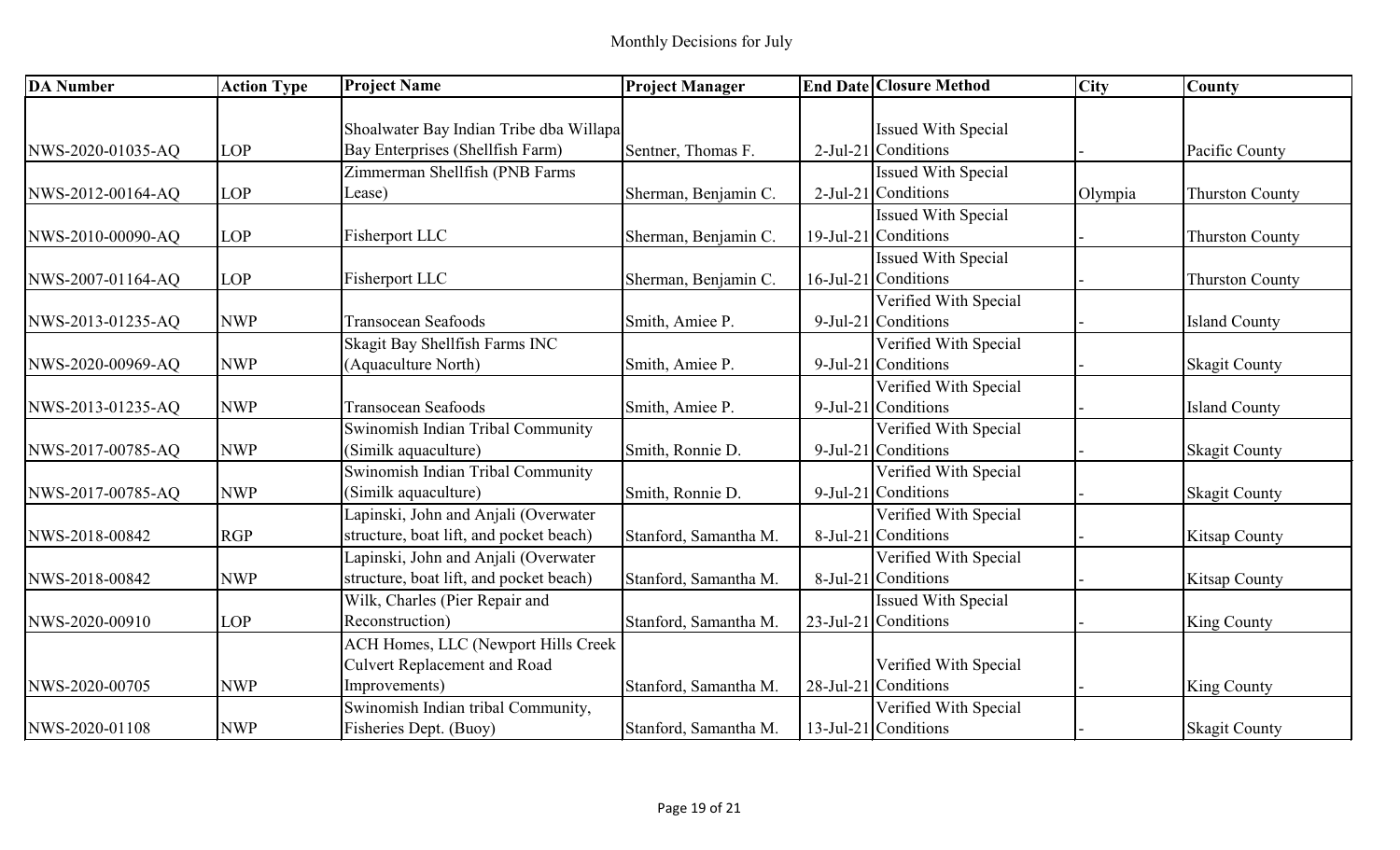| <b>DA Number</b>  | <b>Action Type</b> | <b>Project Name</b>                     | <b>Project Manager</b> |                    | <b>End Date Closure Method</b>   | <b>City</b> | County                     |
|-------------------|--------------------|-----------------------------------------|------------------------|--------------------|----------------------------------|-------------|----------------------------|
|                   |                    |                                         |                        |                    | Verified With Special            |             |                            |
| NWS-2020-01016    | <b>RGP</b>         | <b>Ross Brett</b>                       | Stanford, Samantha M.  |                    | 16-Jul-21 Conditions             |             | <b>Mason County</b>        |
| NWS-2020-00584    | <b>PERMITMOD</b>   | Lieberman, Steve (Pier)                 | Stanford, Samantha M.  |                    | 14-Jul-21 Permit Modified        |             | <b>King County</b>         |
| NWS-2021-00191    | <b>NPR</b>         | Lawrence, Michael and Joy               | Stanford, Samantha M.  |                    | 14-Jul-21 Activity Not Regulated |             | <b>Mason County</b>        |
|                   |                    |                                         |                        |                    | Verified With Special            |             |                            |
| NWS-2018-01162    | <b>NWP</b>         | Blue Dolphin Pier Repair                | Webb, Kylie M.         |                    | $28$ -Jul-21 Conditions          |             | King County                |
|                   |                    | Chan, Maggie and Thomas (Bulkhead,      |                        |                    | Verified With Special            |             |                            |
| NWS-2020-01167    | <b>NWP</b>         | Retaining Wall, Beach Cove)             | Webb, Kylie M.         |                    | $26$ -Jul-21 Conditions          |             | King County                |
|                   |                    | McCulloch, Daniel (Pier, Piles, Boat    |                        |                    | <b>Issued With Special</b>       |             |                            |
| NWS-2021-00113    | <b>LOP</b>         | Lift)                                   | Webb, Kylie M.         |                    | 22-Jul-21 Conditions             |             | <b>King County</b>         |
|                   |                    | Burns, Brett & Galbraith, Marina        |                        |                    |                                  |             |                            |
| NWS-2021-00141    | <b>NWP</b>         | (Bulkhead Repair)                       | Webb, Kylie M.         |                    | 20-Jul-21 Withdrawn              |             | King County                |
|                   |                    |                                         |                        |                    | Verified With Special            |             |                            |
| NWS-2021-00361    | <b>NWP</b>         | Pickering, David (Pier Repair)          | Webb, Kylie M.         |                    | 28-Jul-21 Conditions             |             | <b>King County</b>         |
|                   |                    | Chan, Maggie and Thomas (Bulkhead,      |                        |                    | Verified With Special            |             |                            |
| NWS-2020-01167    | <b>NWP</b>         | Retaining Wall, Beach Cove)             | Webb, Kylie M.         |                    | 26-Jul-21 Conditions             |             | <b>King County</b>         |
|                   |                    | <b>WA ST Parks and Recreation</b>       |                        |                    | Activity does NOT impact a       |             |                            |
|                   |                    | <b>Commission (Lake Sammamish Flood</b> |                        |                    | potential WOTUS (PJD or          |             |                            |
| NWS-2021-00510    | <b>NPR</b>         | Damage Repair)                          | Webb, Kylie M.         | $6$ -Jul-21 No JD) |                                  |             | <b>King County</b>         |
|                   |                    | City of Mountlake Terrace Recreation    |                        |                    |                                  |             |                            |
|                   |                    | and Parks Department (Pier and Dock     |                        |                    | Verified With Special            |             |                            |
| NWS-2020-01118    | <b>NWP</b>         | Replacement)                            | Werdick, Kelly M.      |                    | 7-Jul-21 Conditions              |             | Snohomish County           |
|                   |                    | Taylor Shellfish Farms (Heise Oakland   |                        |                    |                                  |             |                            |
| NWS-2020-00990-AQ | <b>SP</b>          | Bay Lease)                              | Wolf, Lee N.           |                    | 14-Jul-21 Withdrawn By Applicant |             | <b>Mason County</b>        |
| NWS-2007-01217-AQ | <b>NWP</b>         | Coast Seafoods Co.--Grays 1             | Wolf, Lee N.           |                    | 15-Jul-21 Withdrawn              |             | <b>Grays Harbor County</b> |
|                   |                    |                                         |                        |                    | <b>Issued With Special</b>       |             |                            |
| NWS-2010-00334-AQ | <b>LOP</b>         | Seattle Shellfish, LLC (Wrye Lease)     | Wolf, Lee N.           |                    | 22-Jul-21 Conditions             |             | <b>Thurston County</b>     |
|                   |                    |                                         |                        |                    | <b>Issued With Special</b>       |             |                            |
| NWS-2010-00336-AQ | LOP                | Seattle Shellfish, LLC (Westgard Lease) | Wolf, Lee N.           |                    | 22-Jul-21 Conditions             |             | <b>Thurston County</b>     |
|                   |                    |                                         |                        |                    | Issued With Special              |             |                            |
| NWS-2009-01575-AO | <b>LOP</b>         | Seattle Shellfish LLC                   | Wolf, Lee N.           |                    | 1-Jul-21 Conditions              |             | <b>Thurston County</b>     |